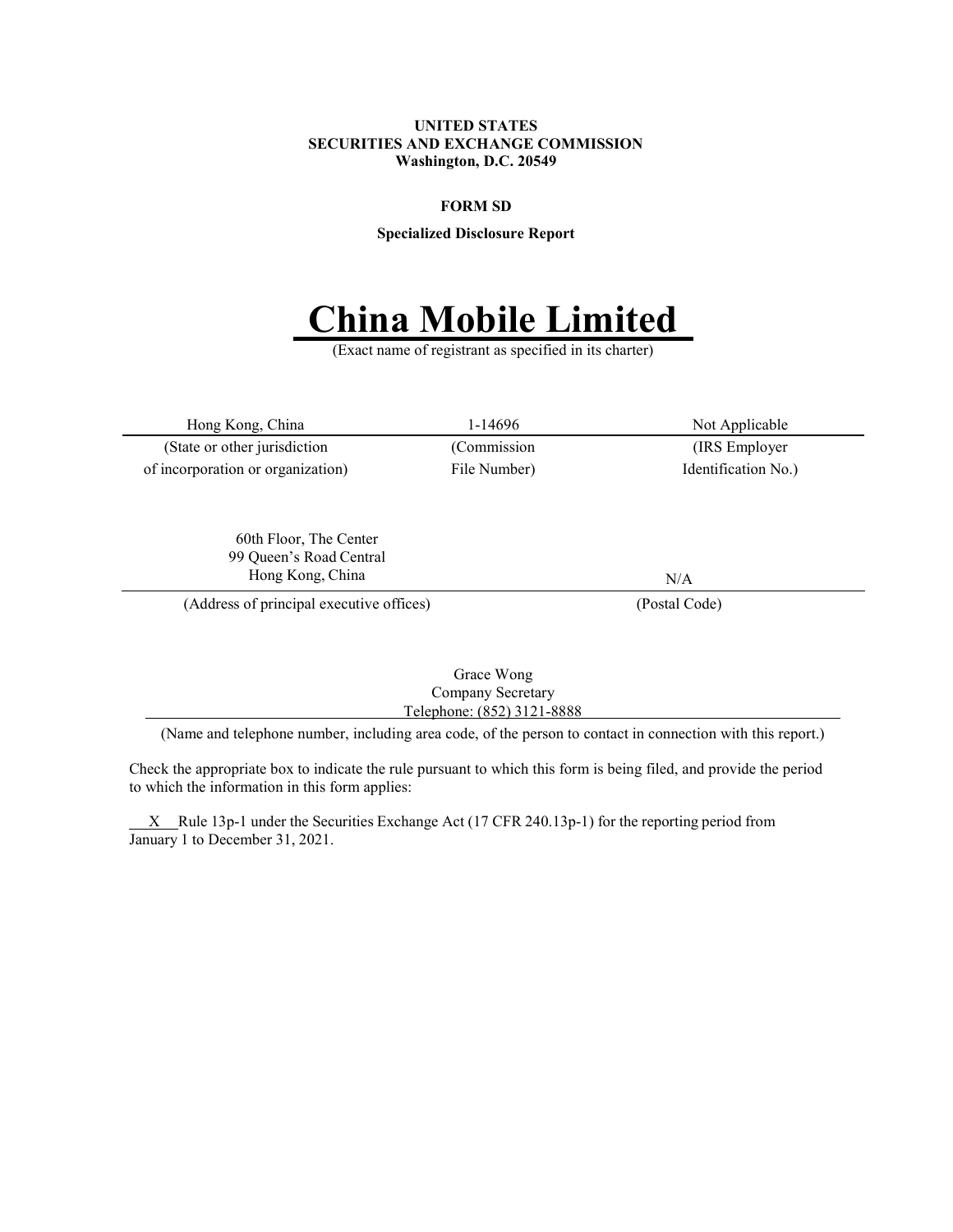## Section 1 – Conflict Minerals Disclosure

## Item 1.01 Conflict Minerals Disclosure and Report

## Conflict Minerals Disclosure

China Mobile Limited ("China Mobile") is filing a Conflict Minerals Report, attached as Exhibit 1.01 to this Form SD. China Mobile has also posted the Conflict Minerals Report to its corporate website at http://www.chinamobileltd.com/en/ir/sec.php. The content of such website is not a part of this Form SD. The reasonable country of origin inquiry and related due diligence conducted by China Mobile, and the results thereof, are described in the Conflict Minerals Report, which is incorporated into this Item 1.01 by reference.

## Item 1.02 Exhibit

China Mobile has filed, as an exhibit to this Form SD, the Conflict Minerals Report required by Item 1.01.

Section 2 – Exhibits

## Item 2.01 Exhibits

The following exhibit is filed as part of this report.

EXHIBIT 1.01 – CONFLICT MINERALS REPORT, as required by Items 1.01 and 1.02 of this Form.

# **SIGNATURES**

Pursuant to the requirements of the Securities Exchange Act of 1934, the registrant has duly caused this report to be signed on its behalf by the duly authorized undersigned.

CHINA MOBILE LIMITED (Registrant)

By: /s/DONG Xin Date: May 18, 2022

DONG Xin Executive Director and Chief Executive Officer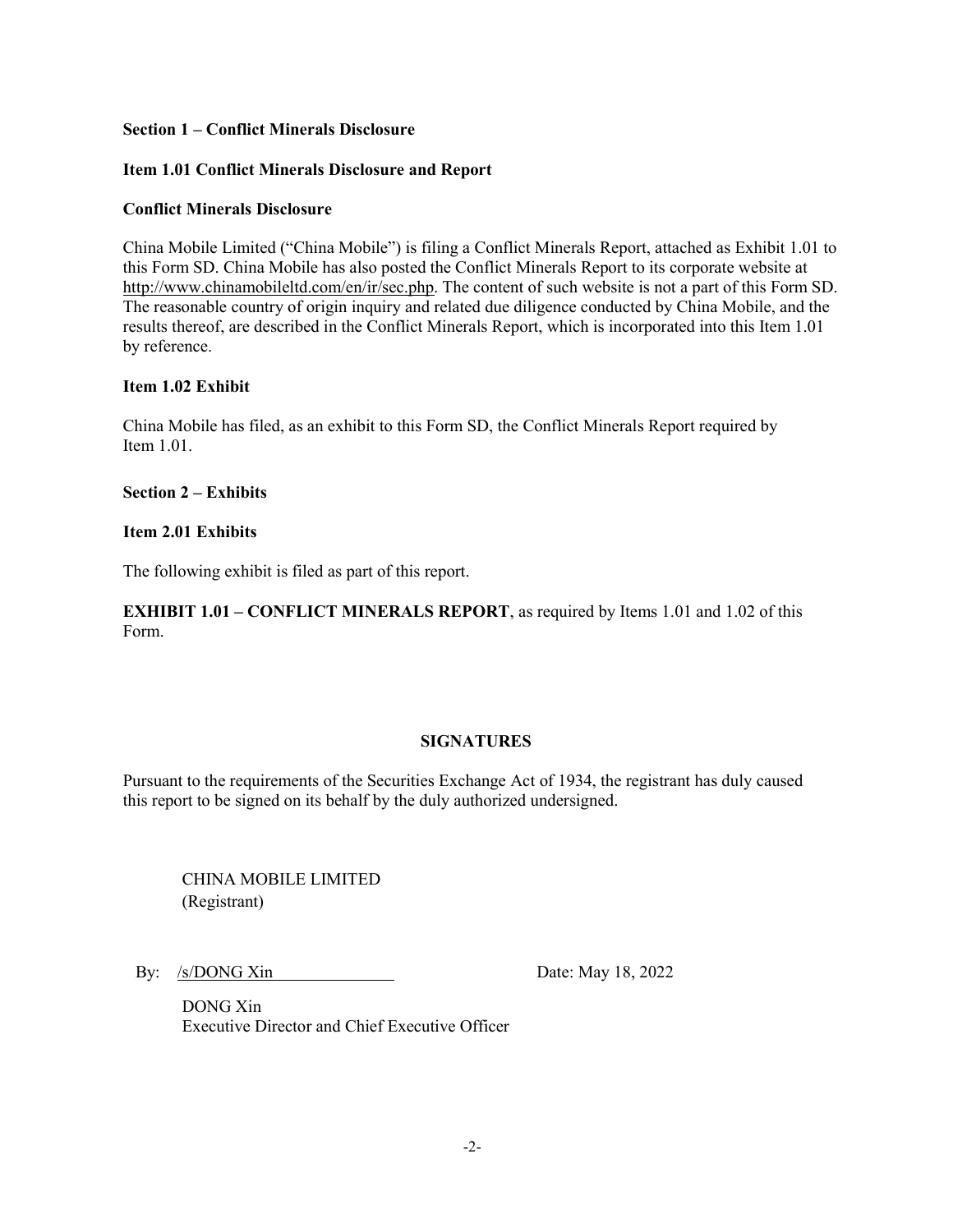## EXHIBIT 1.01 – CONFLICT MINERALS REPORT

## China Mobile Limited

## Conflict Minerals Report

## For The Year Ended December 31, 2021

This Conflict Minerals Report for China Mobile Limited (together with its consolidated subsidiaries, "China Mobile," "we," or "our") is provided in accordance with Rule 13p-1 under the Securities Exchange Act of 1934, as amended ("Rule 13p-1"), for the reporting period from January 1 to December 31, 2021 (the "Reporting Period").

#### I. Background

#### A. Identification of Products Containing Conflict Minerals

Section 1502 of the Dodd-Frank Wall Street Reform and Consumer Protection Act and the rules promulgated by the United States Securities and Exchange Commission ("SEC") thereunder (collectively, the "Conflict Minerals Rule") contain disclosure and due diligence requirements on SECreporting issuers that manufacture or contract to manufacture products that contain "conflict minerals" that are necessary to the functionality or production of those products. Conflict minerals are defined under the Conflict Minerals Rule to include tin, tantalum, tungsten and gold.

We provide full communications services in all 31 provinces, autonomous regions and directlyadministered municipalities in the mainland of China as well as in Hong Kong. Based on publicly available information, we are the leading provider of telecommunications and information services in the mainland of China, and a world-class provider with the world's largest network and customer base as of December 31, 2021. As of March 31, 2022, our total number of mobile customers reached approximately 967 million.

In its ordinary course of business, China Mobile and its subsidiaries engage in the sale of certain telecommunications equipment and terminals ("Products"). No Products are manufactured by China Mobile, but some Products are contracted by certain of our wholly-owned subsidiaries and business units (collectively, the "Device Subsidiaries") to be manufactured by third parties. China Mobile has determined that "conflict minerals" (also referred to herein as "3TG") are necessary to the functionality or production of certain Products that China Mobile engaged third party manufacturers to produce during the Reporting Period. See "III. Product Description."

## B. Reasonable Country of Origin Inquiry

In accordance with the Conflict Minerals Rule, China Mobile's compliance procedure includes a reasonable country of origin inquiry ("RCOI") seeking to identify the location of the smelter/refiner facilities used to refine or process the 3TG used in Products. As China Mobile is a downstream supplier of finished products and does not purchase from, and has no established commercial relationships with, smelters or refiners of conflict minerals, China Mobile's RCOI focused on its direct suppliers.

Specifically, in January 2022, China Mobile coordinated with each of its consolidated subsidiaries and requested 136 direct suppliers to complete a Conflict Minerals Reporting Template (the "CMRT").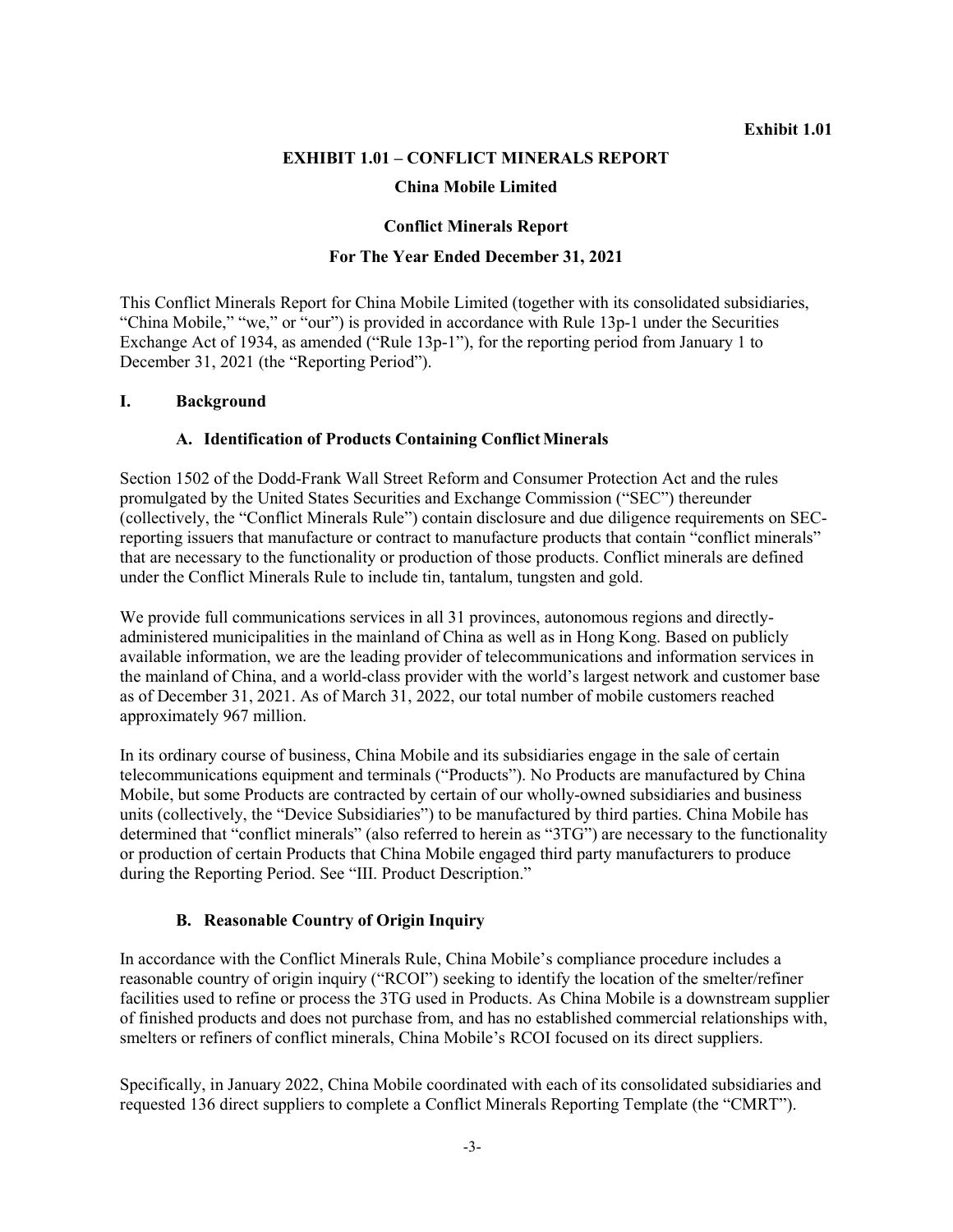Each of these direct suppliers supplied Products, some of which were manufactured by certain of these suppliers, to China Mobile during the Reporting Period. The CMRT was developed by the Responsible Minerals Initiative ("RMI", see http://www.responsiblemineralsinitiative.org/) to assist companies in determining the smelter/refiner facilities contributing 3TG to their products and requests information regarding the supplier's own "conflict minerals" diligence policies, in addition to the identification of smelter/refiner facilities within the supply chain, and the country of origin of the 3TG used by such facilities. Based on responses received from these direct suppliers, China Mobile identified that Products of 127 direct suppliers contained 3TG during the Reporting Period. China Mobile then further assessed such direct suppliers' CMRT responses using data provided by RMI. While the RCOI did not reveal any Products containing conflict minerals that were originated from the Democratic Republic of the Congo (the "DRC") or an adjoining country as defined in the instructions to Form SD (together with DRC, the "Covered Countries") and were not from recycled or scrap sources, there remains a risk that conflict minerals used in Products supplied by other suppliers may have originated in a Covered Country and may not be from recycled or scrap sources due to, among others, the incompleteness of the direct suppliers' CMRT responses. See "II. Due Diligence—B. Due Diligence Measures—(ii) Identify and assess risks in the supply chain". Therefore, China Mobile conducted due diligence on the source and chain of custody of the conflict minerals contained in Products supplied to it by its direct suppliers for the Reporting Period.

## II. Due Diligence

## A. Design of Due Diligence

In addition to China Mobile's compliance with the due diligence required by the Conflict Minerals Rule, China Mobile has adopted a five-step framework recommended by the Organization for Economic Co-operation and Development in its Due Diligence Guidance for Responsible Supply Chains of Minerals from Conflict-Affected and High-Risk Areas (Third Edition (2016)) (the "OECD Guidance") as applicable for "downstream companies" (as defined in the OECD Guidance).

The OECD Guidance sets forth the following five steps for establishing a responsible supply chain: (i) establishing strong company management systems, (ii) identifying and assessing risks in the supply chain, (iii) designing and implementing a strategy to respond to identified risks, (iv) carrying out internal as well as independent third party audit of supply chain due diligence at identified points in the supply chain, and (v) reporting annually on supply chain due diligence.

# B. Due Diligence Measures

- (i) Establish a comprehensive compliance program:
	- a. China Mobile published the Policy for a Responsible Supply Chain of Conflict Minerals and Due Diligence Guidance for Responsible Supply Chains of Minerals from Conflict-Affected and High-Risk Areas in 2016. The policy communicates China Mobile's goal to procure and use materials free from conflict minerals originated from Covered Countries and the source-tracing supply chain inquiries and cooperation with suppliers to achieve such goal. The guidelines lay out certain detailed steps and specific measures China Mobile is required to undertake to carry out conflict minerals due diligence. The policy and guidelines can be found at https://www.chinamobileltd.com/en/esg/guidelines.php .
	- b. In March 2017, China Mobile established a working group to handle conflict minerals related matters. The team includes representatives from China Mobile's Legal and Regulatory Department and the Device Subsidiaries. In addition, China Mobile's Legal and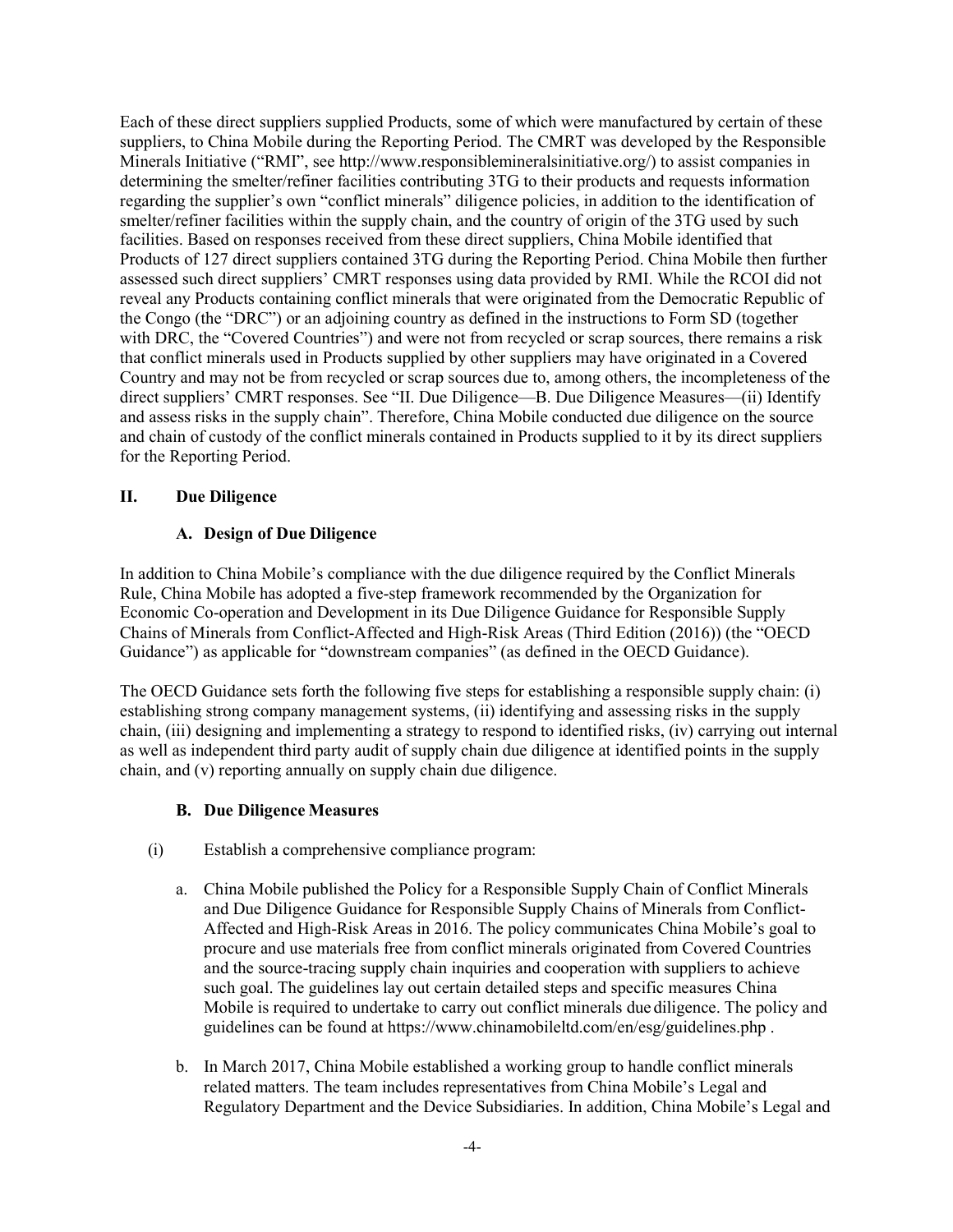Regulatory Department formulated a five-year compliance program in 2016 and required the relevant subsidiaries to initiate the process of establishing its conflict minerals compliance mechanism in accordance with the Conflict Minerals Rule as soon as practicable.

- c. China Mobile uses its direct suppliers' CMRT responses to determine the chain of custody of 3TG contained in Products.
- d. The Device Subsidiaries communicate to their suppliers about China Mobile's policies and guidelines in connection with the Conflict Mineral Rule and require the suppliers not to purchase conflict minerals originated in Covered Countries and to extend such requirements to their suppliers. Moreover, China Mobile Group Device Co., Ltd. ("China Mobile Device"), Government and Enterprise Service Company ("G&E"), China Mobile Online Services Co., Ltd. ("OSC"), China Mobile IoT Company Limited ("China Mobile IoT"), China Mobile Group Design Institute Co., Ltd. ("Design Institute"), and China Mobile (Suzhou) Software Technology Co., Ltd. ("Suzhou R&D") have incorporated a term on conflict minerals into certain supplier contracts whereby the suppliers represent to China Mobile that their products and packaging do not contain any conflict minerals originated in any Covered Country. China Mobile (Chengdu) ICT Co., Ltd. ("Chengdu ICT") requires its contract manufacturing suppliers to sign a commitment not to purchase conflict minerals as an attachment to the supply agreements. MIGU Co., Ltd. ("MIGU") has added such term in the technical specifications in the annex of some of its supplier contracts. China Mobile (Hangzhou) Information Technology Company Limited ("Hangzhou R&D") communicates with its respective suppliers about our RCOI and requires them to incorporate a term into their contracts or sign a commitment not to purchase conflict minerals originated in Covered Countries.
- e. China Mobile organizes internal trainings among China Mobile group companies for issues ranging from the Conflict Mineral Rule and disclosure requirements thereunder to China Mobile's conflict minerals policies and related due diligence guidelines. China Mobile also conveys such compliance requirements to its suppliers as appropriate.
- (ii) Identify and assess risks in the supply chain:
	- a. In each January, China Mobile coordinates with each of its consolidated subsidiaries to identify the Devices Subsidiaries for the preceding year and requests the direct suppliers from which the Device Subsidiaries procured any Product containing 3TG that have been contracted out by China Mobile for manufacturing during the preceding year to respond to the supply chain survey.

During the Reporting Period, China Mobile had nine Device Subsidiaries, namely (i) China Mobile Device, an entity engaged in the procurement and distribution of mobile telephones, tablets and other devices; (ii) MIGU, an entity established for the provision, operation and service integration of digital content products, which includes music, video, reading, games and animation businesses; (iii) China Mobile IoT, an entity that operates IoT network and OneNET, an IoT open platform, designs and develops IoT modules and chips, develops IoT solutions and featured IoT products such as Internet of vehicles, smart home devices and smart wearables; (iv) G&E, an entity mainly engaged in the sales of information technology products to, and providing end-to-end services for, corporate customers such as governmental agencies and large enterprises, and nationwide corporate product integration and promotion; (v) Hangzhou R&D, an entity that engages in developing network equipment as well as providing information technology support for mobile terminals, software and related services; (vi) Suzhou R&D, an entity engaged in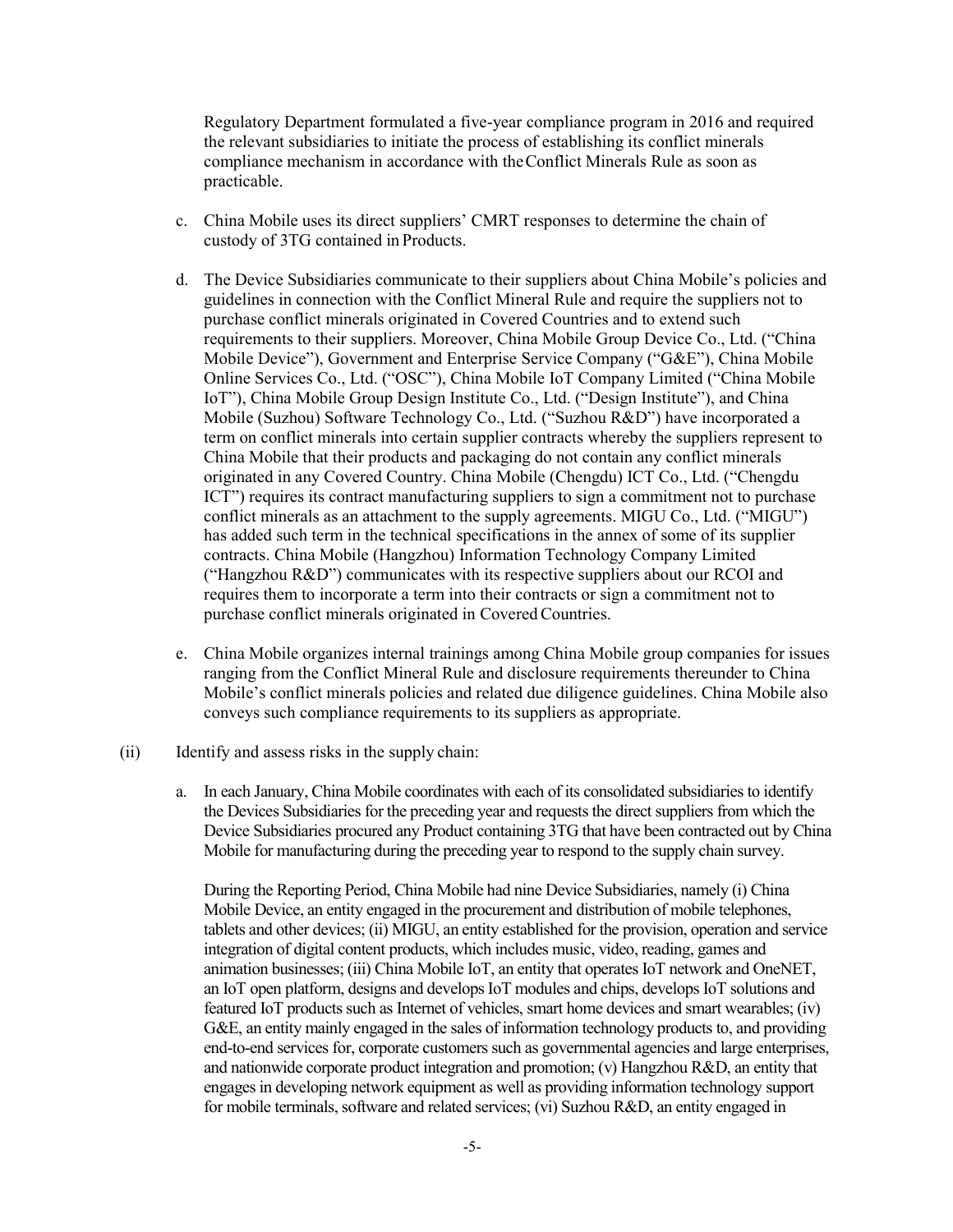business development, software sales, system integration and others in the fields of cloud computing, big data and IT support; (vii) OSC, an entity that mainly provides customers with digital and intelligent services; (viii) Design Institute, an entity that mainly provides telecommunications network planning design and consulting services; and (ix) Chengdu ICT, an entity that mainly provides information communication technology research and development, supporting and operation services. China Mobile requested each of the direct suppliers to such Device Subsidiaries for Products containing 3TG to respond to the supply chain survey.

b. China Mobile adopted the CMRT for purposes of the supply chain survey. China Mobile followed up with direct suppliers to obtain complete responses to the supply chain survey, verified the collected responses, and inquired about any discrepancies in the response provided. The results of the supply chain survey are reported annually to the Audit Committee under the board of directors of China Mobile.

After assessing the risks in its supply chain during the Reporting Period, China Mobile concluded that because suppliers of certain Products containing 3TG may have provided incomplete information regarding metal origins and conflict-free sourcing to China Mobile and the reliability of the information provided has yet to be verified, there could be risks that certain 3TG used in the manufacturing might have originated in the Covered Countries and may not have originated from recycled or scrap sources.

- (iii) Design and implement measures to respond to and mitigate identified risks:
	- a. To evaluate and respond to identified risks, China Mobile relies on the suppliers' responses to the CMRT. Since 2015, China Mobile has compared the names of the smelters and refiners identified in such responses against RMI's Conformant Smelters & Refiners Lists, which set forth smelters and refiners that had successfully completed an assessment against RMI's applicable responsible minerals assurance process standard ("RMAP") or an equivalent cross-recognized assessment.
	- b. Pursuant to China Mobile's policies and guidelines regarding conflict minerals, for suppliers that procured 3TGs from smelters and refiners that are not included in RMI's Conformant Smelters & Refiners List or if China Mobile becomes aware of any Product containing 3TG originated from the Covered Countries, China Mobile shall temporarily suspend trade with the relevant suppliers in order to achieve measurable risk mitigation, or terminate commercial relationships with such suppliers after risk mitigation attempts fail or where risk mitigation is not feasible. As of the filing date of this report, we have identified one such supplier.
- (iv) Carry out internal as well as independent third party audit of the due diligence practices in the supply chain:

As a downstream supplier of finished products, China Mobile has no direct commercial relationships with smelters or refiners. China Mobile's due diligence efforts rely on crossindustry initiatives, such as RMI, to conduct audits of the due diligence practices at identified points of the smelters and refiners in the supply chain. In addition, China Mobile's internal audit department conducts audit review on the conflict mineral due diligence process on a yearly basis to ensure accuracy and establish closed-loop management.

(v) Report annually on supply chain due diligence: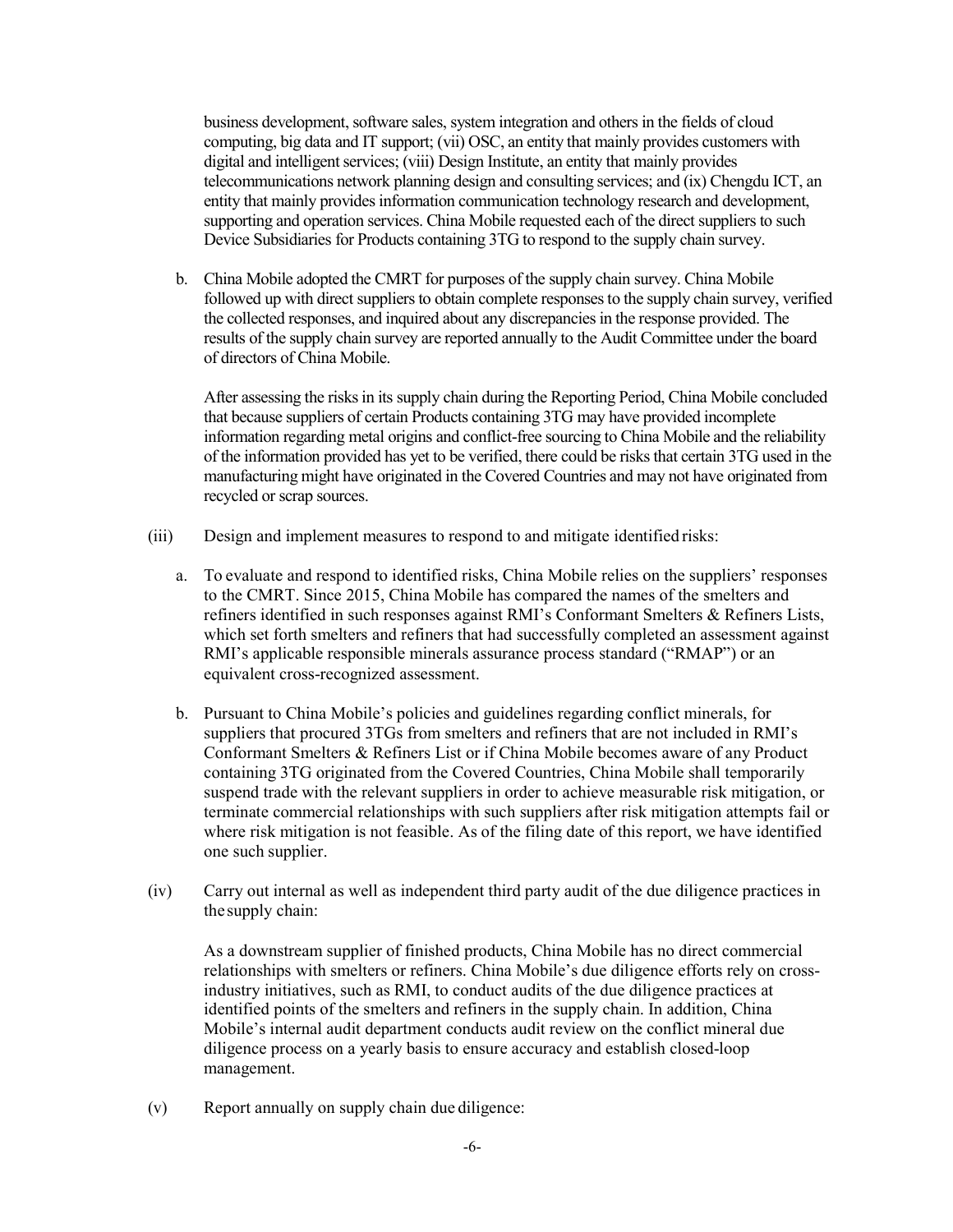China Mobile reports annually on its supply chain due diligence by preparing this Conflict Minerals Report to disclose the description of the measures taken to determine the source and chain of custody of any of the necessary conflict minerals contained in China Mobile's products, as well as the results of China Mobile's due diligence. This Conflict Minerals Report is available on China Mobile's corporate website (http://www.chinamobileltd.com/en/ir/sec.php). The information contained in such website is not a part of this Form SD.

## C. Risk Mitigation Steps China Mobile Takes

The due diligence process discussed above is an ongoing process. At this time, China Mobile takes the following actions to improve the due diligence process and to further mitigate any risk that conflict minerals necessary to the functionality or production of Products could benefit or finance armed groups in the Covered Countries.

- (i) China Mobile supports cross-industry initiatives to define and improve industry best practices and improve China Mobile's influence and leverage over the supply chain in accordance with the OECD Guidance.
- (ii) China Mobile works with its direct suppliers and directs them to obtain responses from all lower tier suppliers subject to the RCOI survey, and to improve the accuracy and completeness of the contents of the RCOI survey responses.
- (iii) China Mobile communicates its policy regarding conflict minerals to its suppliers and strives to incorporate such policy into future contract terms and specifications with its suppliers. China Mobile also explains the procedures of its RCOI survey in the supplier meetings and requests suppliers to cooperate with its effort to identify the source of the necessary conflict minerals.
- (iv) China Mobile conducts multiple checks on RCOI survey responses from direct suppliers to improve accuracy of those responses.

## III. Product Description

Based on the due diligence efforts described above, China Mobile is unable to determine the source of the conflict minerals used in the following Products:

| <b>Product / Model</b>                                                                                                                                                     | <b>Description</b>     |  |
|----------------------------------------------------------------------------------------------------------------------------------------------------------------------------|------------------------|--|
|                                                                                                                                                                            |                        |  |
| COCO-Monica / COCO-Giant                                                                                                                                                   | Mobile phone           |  |
| $CM211-1 / CM311-1 / CM311-1a / CM311-1s /$<br>CM311-1sa / CM311-3 / CM311-3s MGV2100 /<br>MGV2110 / MGV3001 /M304A / M301H / M302A /<br>M302H / M401(A/H/M) / M411(A/H/M) | Set-top box            |  |
| BOX 01/B650-4E4P/GM232/GM630/H2-2/H2-3<br>/ H2-3e / H2-3es / H2-3s / H2-3v / H3-1s / H3-2s / H3-                                                                           | Smart internet gateway |  |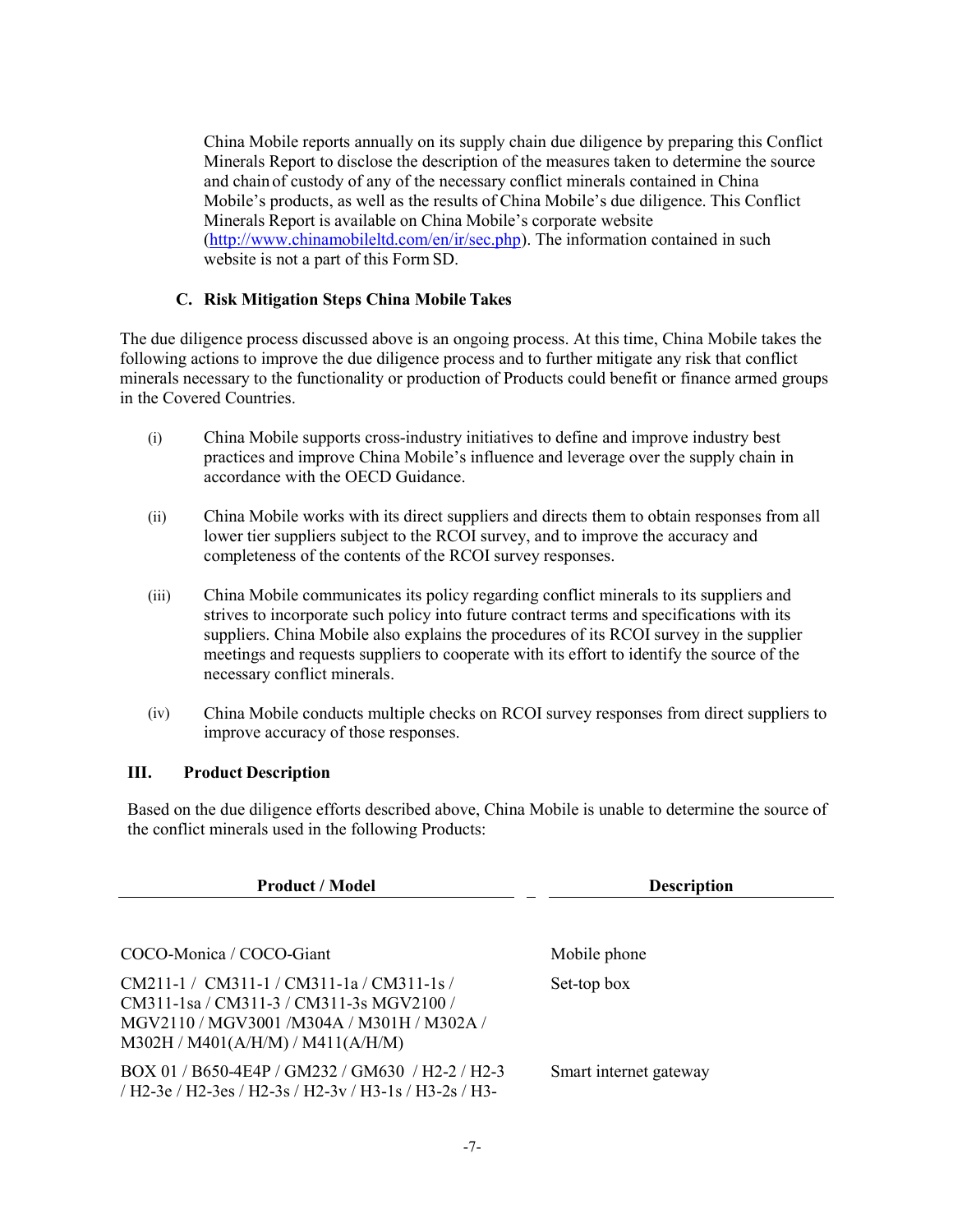| 8s / H10e-11 / H10e-12 / H10e-36 / H10g-36 / H10g-12<br>/ H10g-13/ HX3e / HZ2 / Mesh / M21g / M1Ne / P2Sg /<br>P33g/                                             |                                     |
|------------------------------------------------------------------------------------------------------------------------------------------------------------------|-------------------------------------|
| $I-10$                                                                                                                                                           | All-in-one live broadcast           |
| $MDC2-2$                                                                                                                                                         | MicroCube                           |
| MD726C-G / MGM2020 / MGM2030 / OB-01                                                                                                                             | Smart speaker                       |
| BC-Metal R2**0X2-01 / BC-Metal R2**0X2-02 / BC-<br>Metal R2**0X2-03 / BC-Metal R2**1X2-05 / BC-Metal<br>R2**0X2-04 / BC-Metal R2280X2-00 / U GPU                 | Server                              |
| AH-LINK022 / AN1202L / AN1209 / AN1301M /<br>AN1301P / RM2-5 / RM2-6 / R2s / AX18 / OB-02 /<br>RAX1800-Z / RAX3000QY / R3s-2 / R3s-3 / RX3 /<br>RX3 pro / W20-01 | Router                              |
| FA / LB035A / LB061A / LB001A / LB019A / LB002A<br>/LB025A / LB040A / LB053A / LB030A / LB041A                                                                   | Antenna                             |
| C31 / C32 / C37 / CM21 / D21 / D22 / E1 / E2 / H11 /<br>H <sub>12</sub> / S <sub>11</sub> / S <sub>12</sub>                                                      | Walkie talkie                       |
| $Cl1 / Cl2 / Cl3 / Cl1 / Cl2 / Cl2 / Cl1 / D31 / D33 / D35 /$<br>H21 / H31 / H32 / H50 / H51 / OPSO3 / I65WL1 /<br>I86WL1/P21/P51/P52/S21/S51                    | Conferencing terminal               |
| <b>TMHB01-5GR1</b>                                                                                                                                               | UAV communication terminal          |
| V <sub>2</sub> / V <sub>4</sub> B / V <sub>6</sub> / V <sub>8</sub> B / V <sub>9B</sub>                                                                          | IP camera                           |
| $V1.0 / TBL-01$                                                                                                                                                  | Road tester                         |
| CWT01 / OBD / CM53PRO / P9S / DL02 / CB01                                                                                                                        | Locator                             |
| IEC-48-I / IEC-48-O / IEC-48-OH / F1A / DPS-<br>48DC10kW15O / pRRU 5210A / pRRU 5416B / pRRU<br>5416C                                                            | Base station                        |
| M51 / M52 / M5310 / M5311 / M5311-CL / M8321 /<br>ML302 / MN316 / MN316-GM / MN316-DBRD /<br>M6313-E/F03X / ZETAG                                                | Module                              |
| D31 / D33 / D35 / F2                                                                                                                                             | Telephone                           |
| L-DS43 / L-DS55 / L-SC2 / L-SC3 / L-el213 / L-el290<br>/ L-el420/L-r1 / YJB-SYEC-03D1                                                                            | Smart interactive display solutions |
| T02 / SLTDG101 / HG-FD-01 / HG-FD-02 / HG-FD-03<br>/ HG-FD-04 / HG-FD-05                                                                                         | Testing terminal                    |
| A15 / RC3A / RC3A-2 / RC3P / RC3P-2 / RC3Ps /<br>$RC3P-2s$                                                                                                       | <b>Remote Controller</b>            |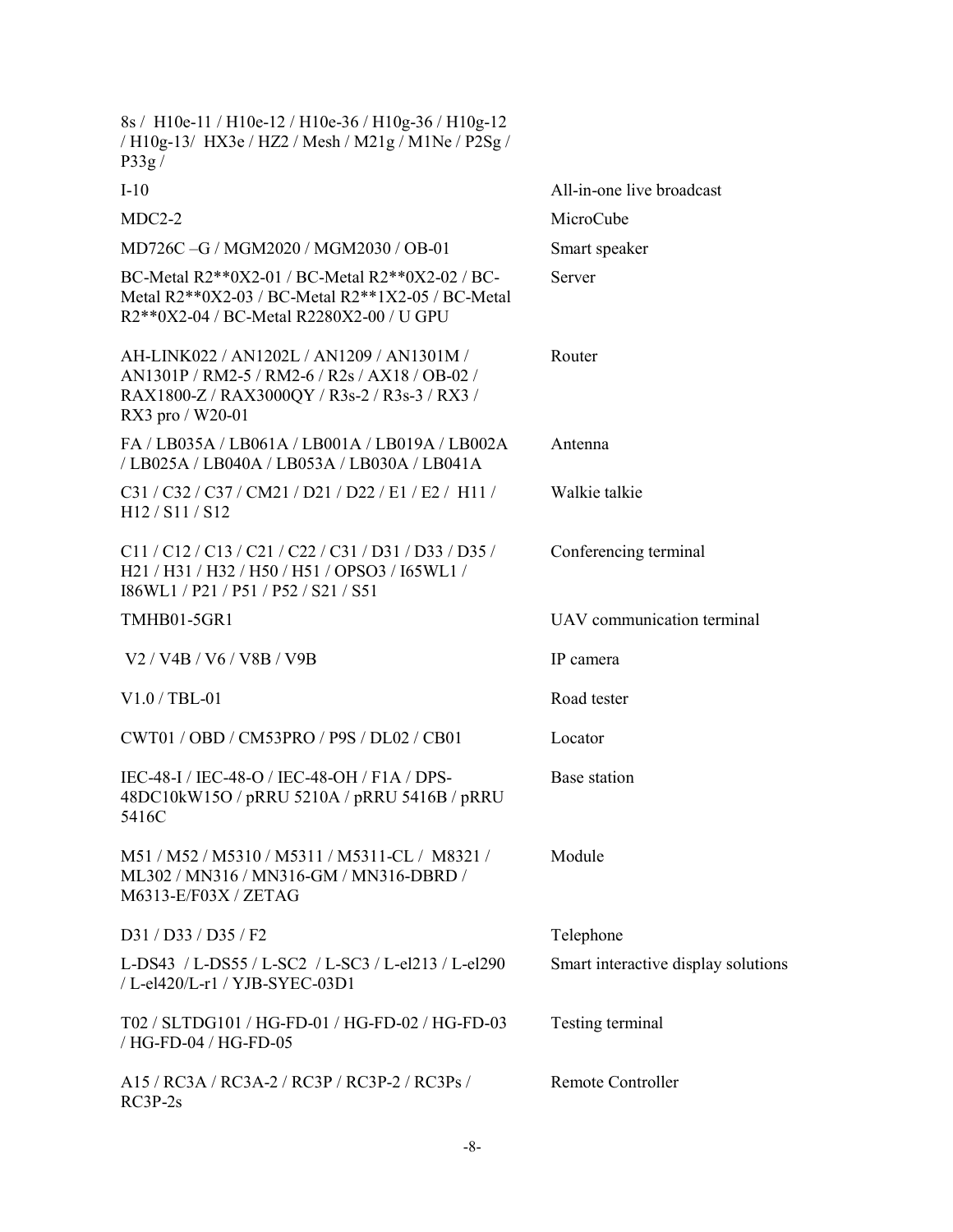| Gas meter circuit board | Smart gas meter     |
|-------------------------|---------------------|
| X11/X12                 | <b>Smart Socket</b> |
| RFR5210A/FC510A         | Amplifier           |
| MR1/MR2                 | <b>CPE</b>          |

As part of its due diligence, China Mobile endeavors to determine the countries of origin of the necessary conflict minerals in Products with the greatest possible specificity. Based on the information provided by the suppliers, China Mobile believes that the facilities used to process the necessary conflict minerals in Products include the smelters and refiners listed in Annex I below.

Based on the due diligence efforts as described above in this report, China Mobile was not able to obtain sufficient information to conclusively determine the countries of origin of the necessary conflict minerals in its Products mentioned above or whether such necessary conflict minerals are from recycled or scrap sources. However, based on the information provided by suppliers, China Mobile believes that the countries of origin of the necessary conflict minerals contained in Products include those countries listed in Annex II below.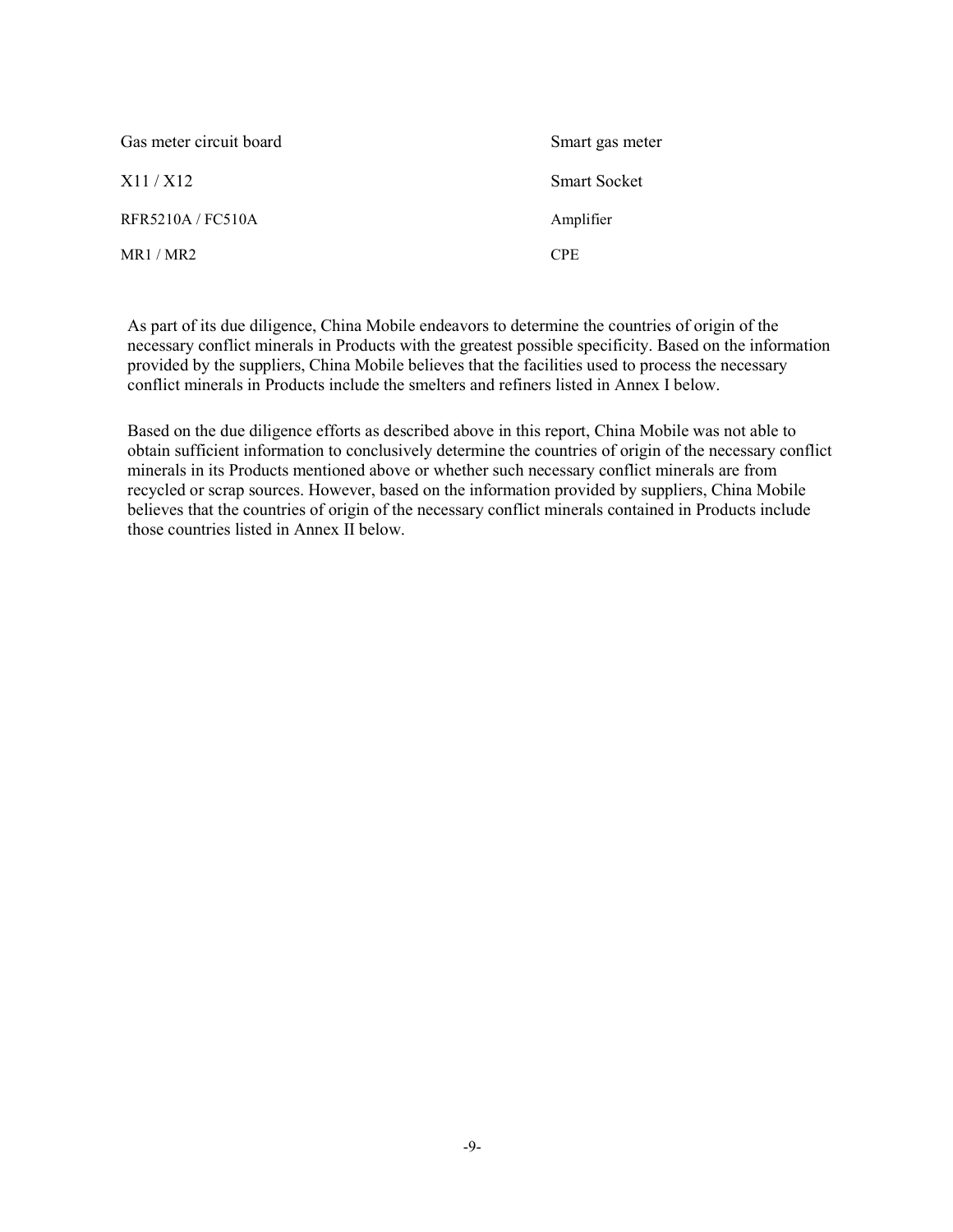| nn<br>ı<br>ı |  |
|--------------|--|
|--------------|--|

| <b>METAL</b> | <b>SMELTER OR REFINER NAME</b>                                   | <b>FACILITY</b><br><b>LOCATION</b> | <b>CONFLICT-</b><br><b>FREE</b><br>STATUS <sup>1</sup> |
|--------------|------------------------------------------------------------------|------------------------------------|--------------------------------------------------------|
| Gold         | 8853 S.p.A.                                                      | Italy                              | Conflict-free                                          |
| Gold         | Abington Reldan Metals, LLC                                      | <b>USA</b>                         | Unknown                                                |
| Gold         | <b>Advanced Chemical Company</b>                                 | <b>USA</b>                         | Conflict-free                                          |
| Gold         | African Gold Refinery                                            | Uganda                             | Unknown                                                |
| Gold         | Aida Chemical Industries Co., Ltd.                               | Japan                              | Conflict-free                                          |
| Gold         | Al Etihad Gold Refinery DMCC                                     | <b>United Arab</b><br>Emirates     | Conflict-free                                          |
| Gold         | Al Etihad Gold LLC                                               | <b>United Arab</b><br>Emirates     | Unknown                                                |
| Gold         | Alexy Metals                                                     | <b>USA</b>                         | Unknown                                                |
| Gold         | Allgemeine Gold-und Silberscheideanstalt A.G.                    | Germany                            | Unknown                                                |
| Gold         | Almalyk Mining and Metallurgical Complex<br>(AMMC)               | Uzbekistan                         | Conflict-free                                          |
| Gold         | AngloGold Ashanti Corrego do Sitio Mineracao                     | <b>Brazil</b>                      | Conflict-free                                          |
| Gold         | Argor-Heraeus S.A.                                               | Switzerland                        | Conflict-free                                          |
| Gold         | Asahi Pretec Corp.                                               | Japan                              | Conflict-free                                          |
| Gold         | ALtd.                                                            | Canada                             | Conflict-free                                          |
| Gold         | Asahi Refining Canada Ltd.                                       | Canada                             | Conflict-free                                          |
| Gold         | Asahi Refining USA Inc.                                          | <b>USA</b>                         | Conflict-free                                          |
| Gold         | Asaka Riken Co., Ltd.                                            | Japan                              | Conflict-free                                          |
| Gold         | Atasay Kuyumculuk Sanayi Ve Ticaret A.S.                         | Turkey                             | Unknown                                                |
| Gold         | Augmont Enterprises Private Limited                              | India                              | Unknown                                                |
| Gold         | Aurubis AG                                                       | Germany                            | Conflict-free                                          |
| Gold         | AU Traders and Refiners                                          | South Africa                       | Unknown                                                |
| Gold         | <b>Bangalore Refinery</b>                                        | India                              | Conflict-free                                          |
| Gold         | Bangko Sentral ng Pilipinas (Central Bank of the<br>Philippines) | Philippines                        | Conflict-free                                          |
| Gold         | Boliden AB                                                       | Sweden                             | Conflict-free                                          |
| Gold         | C. Hafner GmbH $+$ Co. KG                                        | Germany                            | Conflict-free                                          |
| Gold         | C.I Metales Procesados Industriales SAS                          | Columbia                           | Unknown                                                |
| Gold         | Caridad                                                          | Mexico                             | Unknown                                                |
| Gold         | CCR Refinery - Glencore Canada Corporation                       | Canada                             | Conflict-free                                          |
| Gold         | Cendres + Metaux S.A.                                            | Switzerland                        | Conflict-free                                          |
| Gold         | Central Bank of the Philippines Gold Refinery &<br>Mint          | Philippines                        | Unknown                                                |
| Gold         | CGR Metalloys Pvt Ltd.                                           | India                              | Unknown                                                |
| Gold         | Chemical Company                                                 | <b>USA</b>                         | Conflict-free                                          |
| Gold         | Chimet S.p.A.                                                    | Italy                              | Conflict-free                                          |
| Gold         | Chugai Mining                                                    | Japan                              | Conflict-free                                          |
| Gold         | Daejin Indus Co., Ltd.                                           | South Korea                        | Unknown                                                |
| Gold         | Daye Non-Ferrous Metals Mining Ltd.                              | China                              | Unknown                                                |
| Gold         | Degussa Sonne / Mond Goldhandel GmbH                             | Germany                            | Unknown                                                |
| Gold         | Dijllah Gold Refinery FZC                                        | United Arab<br>Emirates            | Unknown                                                |
| Gold         | DODUCO Contacts and Refining GmbH                                | Germany                            | Conflict-free                                          |

<sup>&</sup>lt;sup>1</sup> This categorization is based on the RMI standards. All RMI-conflict-free smelters or refiners are listed here as conflict-free.

-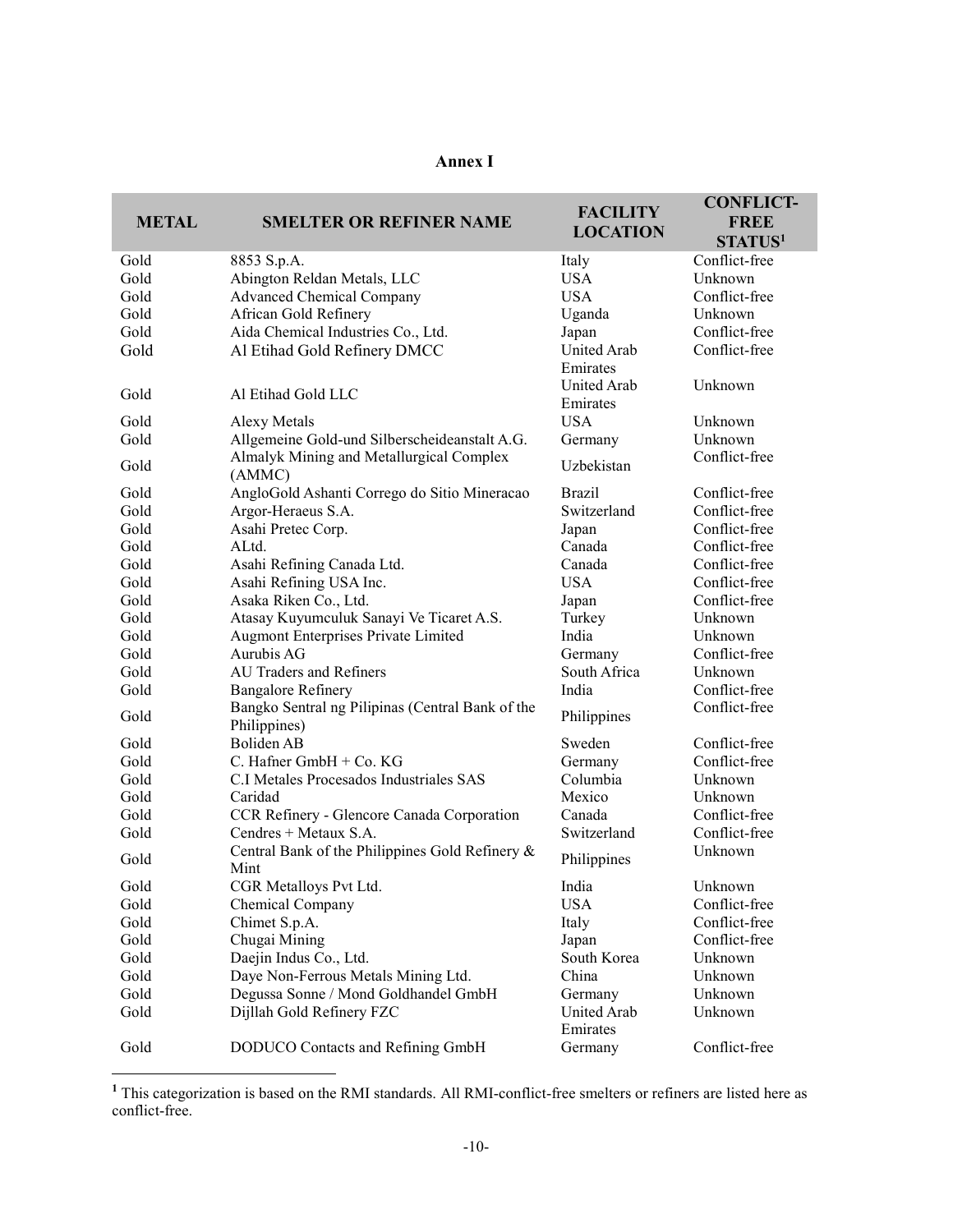| Gold | Dowa                                                               | Japan                          | Conflict-free |
|------|--------------------------------------------------------------------|--------------------------------|---------------|
| Gold | DS PRETECH Co., Ltd.                                               | South Korea                    | Unknown       |
| Gold | DSC (Do Sung Corporation)                                          | South Korea                    | Conflict-free |
| Gold | Eco-System Recycling Co., Ltd.                                     | Japan                          | Unknown       |
| Gold | Eco-System Recycling Co., Ltd. East Plant                          | Japan                          | Conflict-free |
| Gold | Eco-System Recycling Co., Ltd. North Plant                         | Japan                          | Conflict-free |
| Gold | Eco-System Recycling Co., Ltd. West Plant                          | Japan                          | Conflict-free |
| Gold | <b>Emirates Gold DMCC</b>                                          | United Arab<br>Emirates        | Conflict-free |
| Gold | FSE Novosibirsk Refinery                                           | Russian<br>Federation          | Unknown       |
| Gold | Fujairah Gold FZC                                                  | United Arab<br>Emirates        | Unknown       |
| Gold | Fujian Zijin mining stock company gold smelter                     | China                          | Unknown       |
| Gold | GCC Gujrat Gold Centre Pvt. Ltd.                                   | India                          | Unknown       |
| Gold | Geib Refining Corporation                                          | <b>USA</b>                     | Conflict-free |
| Gold | Cold Coast Refinery                                                | Ghana                          | Unknown       |
| Gold | Gold Refinery of Zijin Mining Group Co., Ltd.                      | China                          | Conflict-free |
| Gold | Great Wall Precious Metals Co,. LTD.                               | China                          | Unknown       |
| Gold | Great Wall Precious Metals Co., Ltd. of CBPM                       | China                          | Unknown       |
| Gold | Guangdong Jinding Gold Limited                                     | China                          | Unknown       |
| Gold | Guoda Safina High-Tech Environmental Refinery<br>Co., Ltd.         | China                          | Unknown       |
| Gold | Hangzhou Fuchunjiang Smelting Co., Ltd.                            | China                          | Unknown       |
| Gold | HeeSung Metal Ltd.                                                 | South Korea                    | Unknown       |
| Gold | Heimerle + Meule GmbH                                              |                                | Conflict-free |
| Gold |                                                                    | Germany<br>China               | Unknown       |
|      | Heraeus Ltd. Hong Kong<br>Heraeus Metals Hong Kong Ltd.            | China                          | Conflict-free |
| Gold |                                                                    |                                | Conflict-free |
| Gold | Heraeus Precious Metals GmbH & Co. KG                              | Germany                        |               |
| Gold | Hunan Chenzhou Mining Co., Ltd.                                    | China                          | Unknown       |
| Gold | Hunan Guiyang yinxing Nonferrous Smelting<br>Co., Ltd.             | China                          | Unknown       |
| Gold | HwaSeong CJ CO., LTD.                                              | South Korea                    | Unknown       |
| Gold | <b>Industrial Refining Company</b>                                 | Belgium                        | Unknown       |
| Gold | Inner Mongolia Qiankun Gold and Silver<br>Refinery Share Co., Ltd. | China                          | Conflict-free |
| Gold | Ishifuku Metal Industry Co., Ltd.                                  | Japan                          | Conflict-free |
| Gold | Istanbul Gold Refinery                                             | Turkey                         | Conflict-free |
| Gold | Italpreziosi                                                       | Italy                          | Conflict-free |
| Gold | <b>International Precious Metal Refiners</b>                       | <b>United Arab</b><br>Emirates | Unknown       |
| Gold | JALAN & Company                                                    | India                          | Unknown       |
| Gold | Japan Mint                                                         | Japan                          | Conflict-free |
| Gold | Jiangxi Copper Co., Ltd.                                           | China                          | Conflict-free |
| Gold | JSC Ekaterinburg Non-Ferrous Metal Processing<br>Plant             | Russian<br>Federation          | Unknown       |
| Gold | JSC Novosibirsk Refinery                                           | Russian<br>Federation          | Unknown       |
| Gold | <b>JSC</b> Uralelectromed                                          | Russian<br>Federation          | Unknown       |
| Gold | JX Nippon Mining & Metals Co., Ltd.                                | Japan                          | Conflict-free |
| Gold | Kaloti Precious Metals                                             | United Arab<br>Emirates        | Unknown       |
| Gold | Kazakhmys Smelting LLC                                             | Kazakhstan                     | Unknown       |
| Gold | Kazzinc                                                            | Kazakhstan                     | Conflict-free |
| Gold | K.A. Rasmussen                                                     | Norway                         | Unknown       |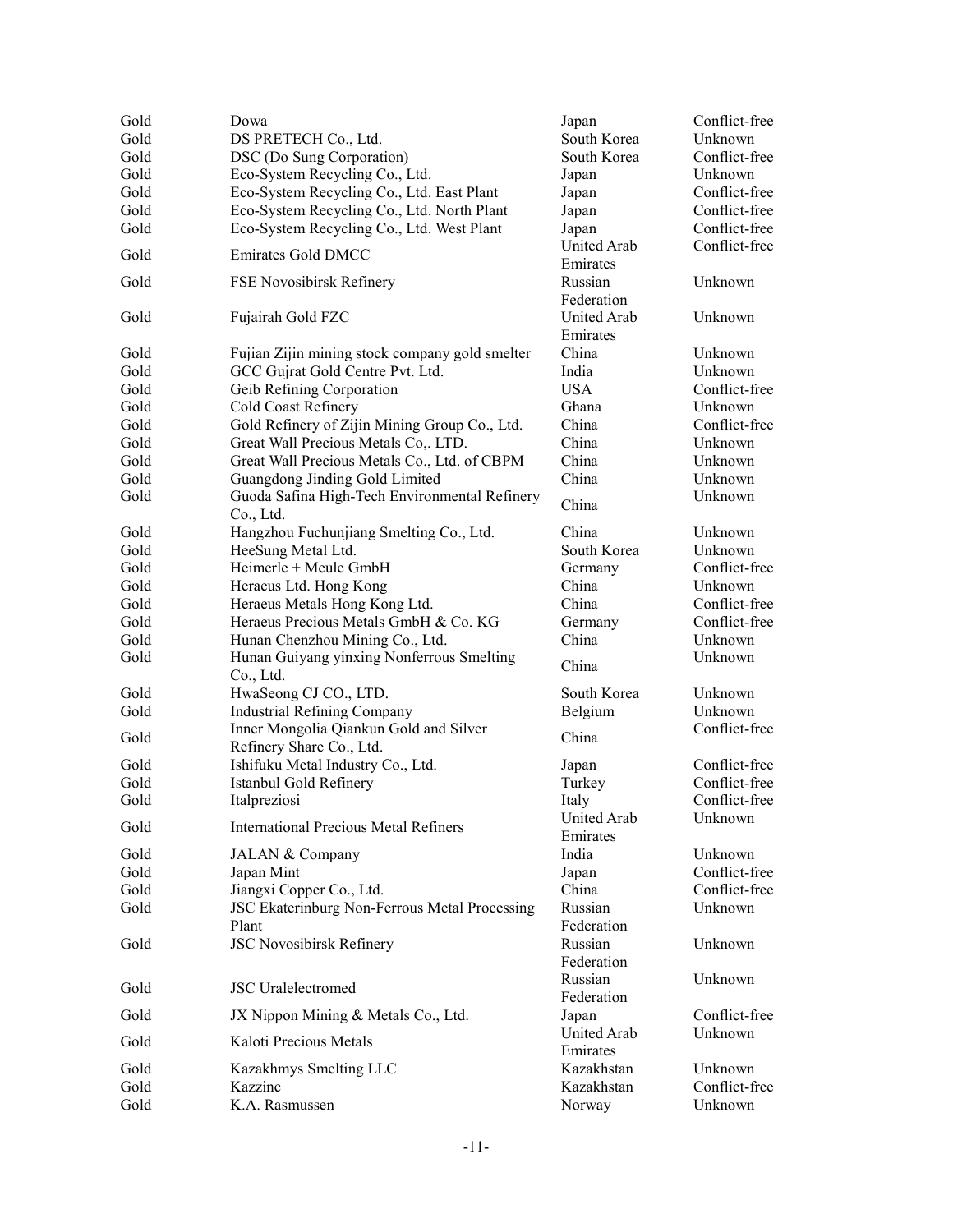| Gold | Kennecott Utah Copper LLC                    | <b>USA</b>    | Conflict-free |
|------|----------------------------------------------|---------------|---------------|
| Gold | KGHM Polska Miedz Spolka Akcyjna             | Poland        | Conflict-free |
| Gold | Kojima Chemicals Co., Ltd.                   | Japan         | Conflict-free |
| Gold | Korea Zinc Co., Ltd.                         | South Korea   | Conflict-free |
| Gold | Kundan Care Products Ltd.                    | India         | Unknown       |
| Gold | Kyrgyzaltyn JSC                              | Kyrgyzstan    | Unknown       |
| Gold | Kyshtym Copper-Electrolytic Plant ZAO        | Russian       | Unknown       |
|      |                                              | Federation    |               |
| Gold | L'azurde Company For Jewelry                 | Saudi Arabia  | Unknown       |
| Gold | $L$ 'Orfebre S.A.                            | Andorra       | Conflict-free |
| Gold | Lingbao Gold Co., Ltd.                       | China         | Unknown       |
| Gold | Lingbao Jinyuan Tonghui Refinery Co., Ltd.   | China         | Unknown       |
| Gold | LS-NIKKO Copper Inc.                         | South Korea   | Conflict-free |
| Gold | LT Metal Ltd.                                | South Korea   | Conflict-free |
| Gold | Luoyang Zijin Yinhui Gold Refinery Co., Ltd. | China         | Unknown       |
| Gold | Marsam Metals                                | <b>Brazil</b> | Conflict-free |
| Gold | Materion                                     | <b>USA</b>    | Conflict-free |
| Gold | Matsuda Sangyo Co., Ltd.                     | Japan         | Conflict-free |
| Gold | Metal Concentrators SA (Pty) Ltd.            | South Africa  | Conflict-free |
| Gold | Metalor Switzerland                          | Switzerland   | Unknown       |
| Gold | Metalor Technologies (Hong Kong) Ltd.        | China         | Conflict-free |
| Gold | Metalor Technologies (Singapore) Pte., Ltd.  | Singapore     | Conflict-free |
| Gold | Metalor Technologies (Suzhou) Ltd.           | China         | Conflict-free |
| Gold | Metalor Technologies S.A.                    | Switzerland   | Conflict-free |
| Gold | Metalor USA Refining Corporation             | <b>USA</b>    | Conflict-free |
| Gold | Metalurgica Met-Mex Penoles S.A. De C.V.     | Mexico        | Conflict-free |
| Gold | Met-Mex Penoles, S.A.                        | Mexico        | Unknown       |
| Gold | Mitsubishi Materials Corporation             | Japan         | Conflict-free |
| Gold | Mitsui Mining and Smelting Co., Ltd.         | Japan         | Conflict-free |
| Gold | MMTC-PAMP India Pvt., Ltd.                   | India         | Conflict-free |
| Gold | Modeltech Sdn Bhd                            | Malaysia      | Unknown       |
| Gold | Morris and Watson                            | New Zealand   | Unknown       |
| Gold | Moscow Special Alloys Processing Plant       | Russian       | Unknown       |
|      |                                              | Federation    |               |
| Gold | Nadir Metal Rafineri San. Ve Tic. A.S.       | Turkey        | Conflict-free |
| Gold | Navoi Mining and Metallurgical Combinat      | Uzbekistan    | Conflict-free |
| Gold | NH Recytech Company                          | South Korea   | Conflict-free |
| Gold | Nihon Material Co., Ltd.                     | Japan         | Conflict-free |
| Gold | Ogussa Osterreichische Gold- und Silber-     | Austria       | Conflict-free |
|      | Scheideanstalt GmbH                          |               |               |
| Gold | Ohura Precious Metal Industry Co., Ltd.      | Japan         | Conflict-free |
| Gold | <b>OJSC Novosibirsk Refinery</b>             | Russian       | Unknown       |
|      |                                              | Federation    |               |
| Gold | OJSC "The Gulidov Krasnoyarsk Non-Ferrous    | Russian       | Unknown       |
|      | Metals Plant" (OJSC Krastsvetmet)            | Federation    |               |
| Gold | PAMP S.A.                                    | Switzerland   | Conflict-free |
| Gold | Pease & Curren                               | <b>USA</b>    | Unknown       |
| Gold | Penglai Penggang Gold Industry Co., Ltd.     | China         | Unknown       |
| Gold | Planta Recuperadora de Metales SpA           | Chile         | Conflict-free |
| Gold | Prioksky Plant of Non-Ferrous Metals         | Russian       | Unknown       |
|      |                                              | Federation    |               |
| Gold | PT Aneka Tambang (Persero) Tbk               | Indonesia     | Conflict-free |
| Gold | PX Precinox S.A.                             | Switzerland   | Conflict-free |
| Gold | QG Refining, LLC                             | <b>USA</b>    | Unknown       |
| Gold | Rand Refinery (Pty) Ltd.                     | South Africa  | Conflict-free |
| Gold | Refinery of Seemine Gold Co., Ltd.           | China         | Unknown       |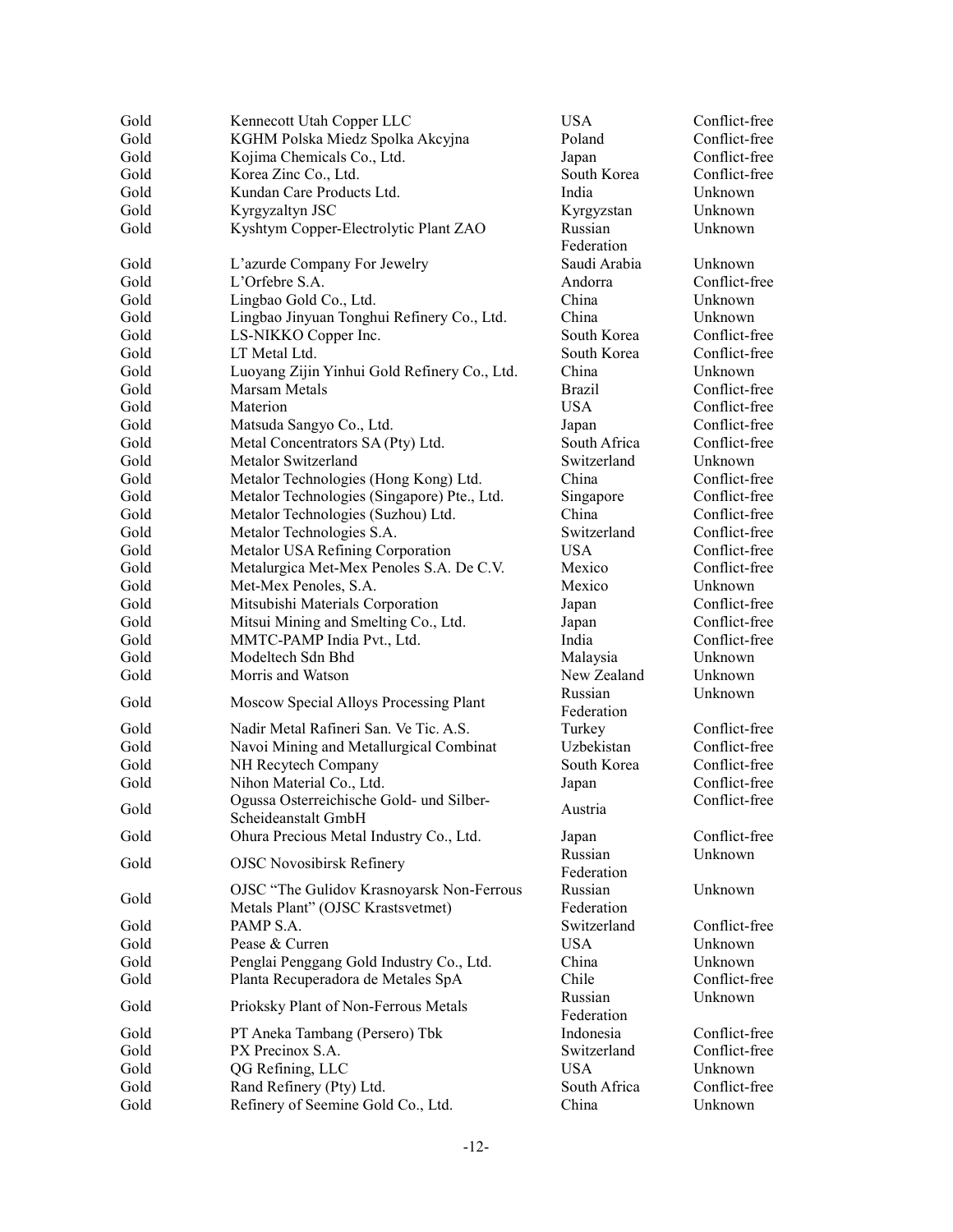| Gold     | REMONDIS PMR B.V.                                                       | Netherlands           | Conflict-free |
|----------|-------------------------------------------------------------------------|-----------------------|---------------|
| Gold     | Republic Metals Corporation                                             | <b>USA</b>            | Unknown       |
| Gold     | Royal Canadian Mint                                                     | Canada                | Conflict-free |
| Gold     | <b>SAAMP</b>                                                            | France                | Conflict-free |
| Gold     | Sabin Metal Corp.                                                       | <b>USA</b>            | Unknown       |
| Gold     | Safimet S.p.A                                                           | Italy                 | Conflict-free |
| Gold     | Safina A.S.                                                             | Czech                 | Conflict-free |
| Gold     | Sai Refinery                                                            | India                 | Unknown       |
| Gold     | <b>Samduck Precious Metals</b>                                          | South Korea           | Conflict-free |
| Gold     | Samwon Metals Corp.                                                     | South Korea           | Unknown       |
| Gold     | SAXONIA Edelmetalle GmbH                                                | Germany               | Unknown       |
| Gold     | Schone Edelmetaal B.V.                                                  | Netherlands           | Unknown       |
| Gold     | SEMPSA Joyeria Plateria S.A.                                            | Spain                 | Conflict-free |
| Gold     | Shandong Gold Smelting Co., Ltd.                                        | China                 | Conflict-free |
| Gold     | Shandong Humon Smelting Co., Ltd.                                       | China                 | Unknown       |
| Gold     | Shandong Tiancheng Biological Gold Industrial                           |                       | Unknown       |
|          | Co., Ltd.                                                               | China                 |               |
| Gold     | Shandong Zhaojin Gold & Silver Refinery Co.,<br>Ltd.                    | China                 | Conflict-free |
| Gold     | Shenzhen Zhonghenglong Real Industry Co., Ltd.                          | China                 | Unknown       |
| Gold     | Shirpur Gold Refinery Ltd.                                              | India                 | Unknown       |
| Gold     | Sichuan Tianze Precious Metals Co., Ltd.                                | China                 | Conflict-free |
| Gold     | Singway Technology Co., Ltd.                                            | Taiwan, China         | Conflict-free |
| Gold     | SOE Shyolkovsky Factory of Secondary Precious<br>Metals                 | Russian<br>Federation | Unknown       |
| Gold     | Sovereign Metals                                                        | India                 | Unknown       |
| Gold     | Solar Applied Materials Technology Corp.                                | Taiwan, China         | Conflict-free |
| Gold     | State Research Institute Center for Physical<br>Sciences and Technology | Lithuania             | Unknown       |
| Gold     | Sumitomo Metal Mining Co., Ltd.                                         | Japan                 | Conflict-free |
| Gold     | SungEel HiMetal Co., Ltd.                                               | South Korea           | Conflict-free |
| Gold     | Tanaka Kikinzoku Kogyo K.K.                                             | Japan                 | Conflict-free |
| Gold     | T.C.A S.p.A                                                             | Italy                 | Unknown       |
| Gold     | The Great Wall Gold and Silver Refinery of China                        | China                 | Unknown       |
| Gold     | Tokuriki Honten Co., Ltd.                                               | Japan                 | Conflict-free |
| Gold     | TongLing Nonferrous Metals Group Holdings Co.,<br>Ltd.                  | China                 | Unknown       |
| Gold     | TOO Tau-Ken-Altyn                                                       | Kazakhstan            | Conflict-free |
| Gold     | Torecom                                                                 | South Korea           | Conflict-free |
| Gold     | <b>TSK Pretech</b>                                                      | South Korea           | Unknown       |
| Gold     | Umicore Brasil Ltda.                                                    | <b>Brazil</b>         | Unknown       |
| Gold     | Umicore Precious Metals Refining, Inc.                                  | <b>USA</b>            | Conflict-free |
| Gold     | Umicore Precious Metal Thailand                                         | Thailand              | Conflict-free |
| Gold     | Umicore S.A. Business Unit Precious Metals<br>Refining                  | Belgium               | Conflict-free |
| Gold     | United Precious Metal Refining, Inc.                                    | <b>USA</b>            | Conflict-free |
| Gold     | Valcambi S.A.                                                           | Switzerland           | Conflict-free |
| Gold     |                                                                         | Australia             | Conflict-free |
|          | Western Australian Mint (T/a The Perth Mint)                            |                       | Conflict-free |
| Gold     | WIELAND Edelmetalle GmbH                                                | Germany               |               |
| Gold     | Yamakin Co., Ltd.                                                       | Japan                 | Conflict-free |
| Gold     | Yokohama Metal Co., Ltd.                                                | Japan                 | Conflict-free |
| Gold     | Yunnan Copper Industry Co., Ltd.                                        | China                 | Unknown       |
| Gold     | Zhongyuan Gold Smelter of Zhongjin Gold<br>Corporation                  | China                 | Conflict-free |
| Tantalum | Asaka Riken Co., Ltd.                                                   | Japan                 | Conflict-free |
| Tantalum | Changsha South Tantalum Niobium Co., Ltd.                               | China                 | Conflict-free |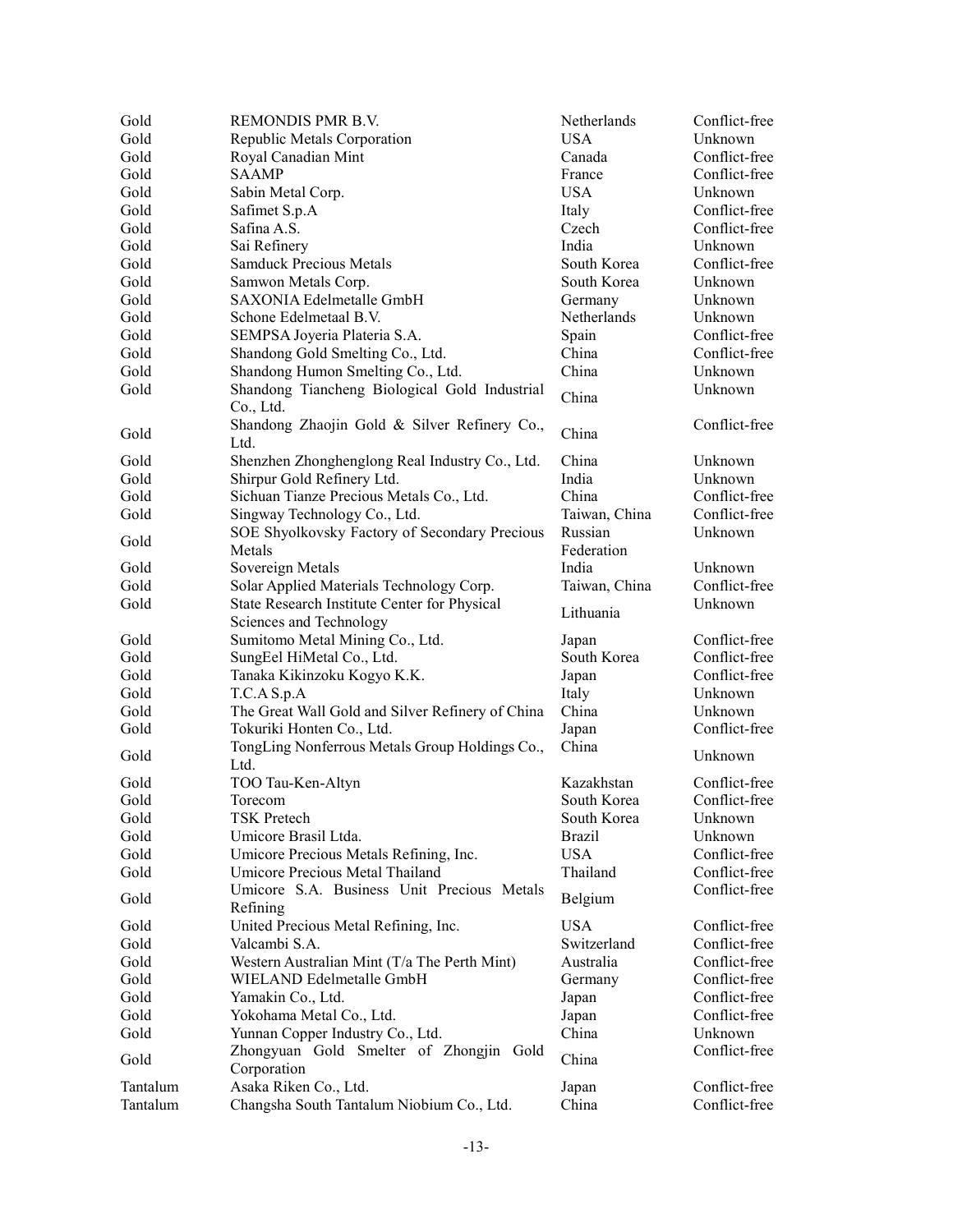| Tantalum                                                                                                                                                                                                                                     | CP Metals Inc.                                                                                                                                                                                                                                                                                                                                                                                                                                                                                                                                                                                                                                     | <b>USA</b>                                                                                                                                                                                                                                     | Unknown                                                                                                                                                                                                                                                                                                      |
|----------------------------------------------------------------------------------------------------------------------------------------------------------------------------------------------------------------------------------------------|----------------------------------------------------------------------------------------------------------------------------------------------------------------------------------------------------------------------------------------------------------------------------------------------------------------------------------------------------------------------------------------------------------------------------------------------------------------------------------------------------------------------------------------------------------------------------------------------------------------------------------------------------|------------------------------------------------------------------------------------------------------------------------------------------------------------------------------------------------------------------------------------------------|--------------------------------------------------------------------------------------------------------------------------------------------------------------------------------------------------------------------------------------------------------------------------------------------------------------|
| Tantalum<br>Tantalum                                                                                                                                                                                                                         | D Block Metals, LLC<br>Exotech Inc.                                                                                                                                                                                                                                                                                                                                                                                                                                                                                                                                                                                                                | <b>USA</b><br><b>USA</b>                                                                                                                                                                                                                       | Conflict-free<br>Conflict-free                                                                                                                                                                                                                                                                               |
| Tantalum                                                                                                                                                                                                                                     | FIR Metals & Resource Ltd.                                                                                                                                                                                                                                                                                                                                                                                                                                                                                                                                                                                                                         | China                                                                                                                                                                                                                                          | Conflict-free                                                                                                                                                                                                                                                                                                |
| Tantalum<br>Tantalum<br>Tantalum<br>Tantalum                                                                                                                                                                                                 | F&X Electro-Materials Ltd.<br>Global Advanced Metals Aizu<br>Global Advanced Metals Boyertown<br>Guangdong Rising Rare Metals-EO Materials<br>Ltd.                                                                                                                                                                                                                                                                                                                                                                                                                                                                                                 | China<br>Japan<br><b>USA</b><br>China                                                                                                                                                                                                          | Conflict-free<br>Conflict-free<br>Conflict-free<br>Conflict-free                                                                                                                                                                                                                                             |
| Tantalum                                                                                                                                                                                                                                     | Guangdong Zhiyuan New Material Co., Ltd.                                                                                                                                                                                                                                                                                                                                                                                                                                                                                                                                                                                                           | China                                                                                                                                                                                                                                          | Unknown                                                                                                                                                                                                                                                                                                      |
| Tantalum<br>Tantalum<br>Tantalum<br>Tantalum<br>Tantalum<br>Tantalum                                                                                                                                                                         | H.C. Starck Co., Ltd.<br>H.C. Starck Hermsdorf GmbH<br>H.C. Starck Inc.<br>H.C. Starck Ltd.<br>H.C. Starck Smelting GmbH & Co. KG<br>H.C. Starck Tantalum and Niobium GmbH                                                                                                                                                                                                                                                                                                                                                                                                                                                                         | Thailand<br>Germany<br><b>USA</b><br>Japan<br>Germany<br>Germany                                                                                                                                                                               | Unknown<br>Conflict-free<br>Conflict-free<br>Unknown<br>Unknown<br>Unknown                                                                                                                                                                                                                                   |
| Tantalum                                                                                                                                                                                                                                     | Hengyang King Xing Lifeng New Materials Co.,<br>Ltd.                                                                                                                                                                                                                                                                                                                                                                                                                                                                                                                                                                                               | China                                                                                                                                                                                                                                          | Conflict-free                                                                                                                                                                                                                                                                                                |
| Tantalum<br>Tantalum<br>Tantalum<br>Tantalum<br>Tantalum<br>Tantalum<br>Tantalum<br>Tantalum<br>Tantalum<br>Tantalum<br>Tantalum<br>Tantalum<br>Tantalum<br>Tantalum<br>Tantalum<br>Tantalum<br>Tantalum<br>Tantalum<br>Tantalum<br>Tantalum | Jiangxi Dinghai Tantalum & Niobium Co., Ltd.<br>Jiangxi Tuohong New Raw Material<br>Jiujiang Janny New Material Co., Ltd.<br>JiuJiang JinXin Nonferrous Metals Co., Ltd.<br>Jiujiang Tanbre Co., Ltd.<br>Jiujiang Zhongao Tantalum & Niobium Co., Ltd.<br><b>KEMET Blue Metals</b><br><b>KEMET Blue Powder</b><br><b>KEMET</b> de Mexico<br>LSM Brasil S.A.<br>Meta Materials<br>Metallurgical Products India Pvt., Ltd.<br>Mineracao Taboca S.A.<br>Mitsui Mining and Smelting Co., Ltd.<br>Ningxia Orient Tantalum Industry Co., Ltd.<br>NPM Silmet AS<br>Power Resources Ltd.<br>PRG Dooel<br>QuantumClean<br>Resind Industria e Comercio Ltda. | China<br>China<br>China<br>China<br>China<br>China<br>Mexico<br><b>USA</b><br>Mexico<br><b>Brazil</b><br>North Macedonia<br>India<br><b>Brazil</b><br>Japan<br>China<br>Estonia<br>Macedonia<br>North Macedonia<br><b>USA</b><br><b>Brazil</b> | Conflict-free<br>Conflict-free<br>Unknown<br>Conflict-free<br>Conflict-free<br>Conflict-free<br>Unknown<br>Unknown<br>Conflict-free<br>Unknown<br>Conflict-free<br>Conflict-free<br>Conflict-free<br>Conflict-free<br>Conflict-free<br>Conflict-free<br>Unknown<br>Unknown<br>Conflict-free<br>Conflict-free |
| Tantalum                                                                                                                                                                                                                                     | RFH Tantalum Smeltery Co., Ltd./Yanling<br>Jincheng Tantalum & Niobium Co., Ltd.                                                                                                                                                                                                                                                                                                                                                                                                                                                                                                                                                                   | China<br>Russian                                                                                                                                                                                                                               | Conflict-free                                                                                                                                                                                                                                                                                                |
| Tantalum                                                                                                                                                                                                                                     | Solikamsk Magnesium Works OAO                                                                                                                                                                                                                                                                                                                                                                                                                                                                                                                                                                                                                      | Federation                                                                                                                                                                                                                                     | Conflict-free                                                                                                                                                                                                                                                                                                |
| Tantalum<br>Tantalum<br>Tantalum<br>Tantalum<br>Tantalum                                                                                                                                                                                     | Taki Chemical Co., Ltd.<br>TANIOBIS Co., Ltd.<br><b>TANIOBIS GmbH</b><br>TANIOBIS Japan Co., Ltd.<br>TANIOBIS Smelting GmbH & Co. KG                                                                                                                                                                                                                                                                                                                                                                                                                                                                                                               | Japan<br>Thailand<br>Germany<br>Japan<br>Germany                                                                                                                                                                                               | Conflict-free<br>Conflict-free<br>Conflict-free<br>Conflict-free<br>Conflict-free                                                                                                                                                                                                                            |
| Tantalum                                                                                                                                                                                                                                     | <b>Telex Metals</b>                                                                                                                                                                                                                                                                                                                                                                                                                                                                                                                                                                                                                                | <b>USA</b>                                                                                                                                                                                                                                     | Conflict-free                                                                                                                                                                                                                                                                                                |
| Tantalum                                                                                                                                                                                                                                     | Ulba Metallurgical Plant JSC                                                                                                                                                                                                                                                                                                                                                                                                                                                                                                                                                                                                                       | Kazakhstan                                                                                                                                                                                                                                     | Conflict-free                                                                                                                                                                                                                                                                                                |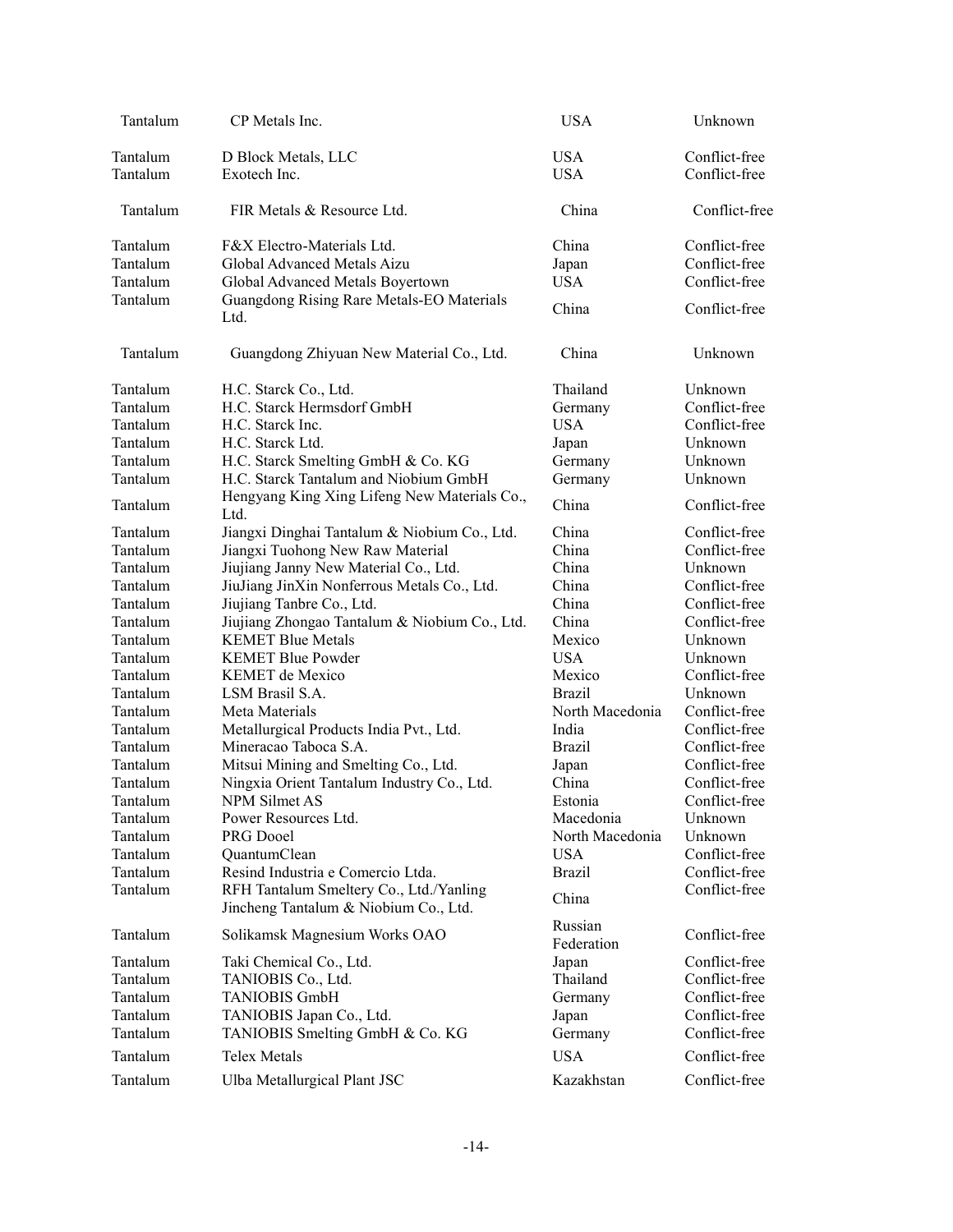| Tantalum | XIMEI RESOURCES (GUANGDONG)<br><b>LIMITED</b>                                   | China         | Conflict-free |
|----------|---------------------------------------------------------------------------------|---------------|---------------|
| Tantalum | XinXing HaoRong Electronic Material Co., Ltd.                                   | China         | Conflict-free |
| Tin      | Alpha                                                                           | <b>USA</b>    | Conflict-free |
| Tin      | Alpha Metals                                                                    | <b>USA</b>    | Unknown       |
| Tin      | Alpha Metals Taiwan                                                             | Taiwan, China | Unknown       |
| Tin      | An Vinh Joint Stock Mineral Processing Company                                  | Vietnam       | Unknown       |
| Tin      | Chengfeng Metals Co Pte Ltd                                                     | China         | Unknown       |
| Tin      | Chenzhou Yunxiang Mining and Metallurgy Co.,                                    | China         | Conflict-free |
|          | Ltd.                                                                            |               |               |
| Tin      | Chifeng Dajingzi Tin Industry Co., Ltd.                                         | China         | Conflict-free |
| Tin      | China Tin Group Co., Ltd.                                                       | China         | Conflict-free |
| Tin      | Cookson                                                                         | <b>USA</b>    | Unknown       |
| Tin      | CRM Fundicao De Metais E Comercio De<br>Equipamentos Eletronicos Do Brasil Ltda | <b>Brazil</b> | Unknown       |
| Tin      | CRM Synergies                                                                   | Spain         | Conflict-free |
| Tin      | CV Ayi Jaya                                                                     | Indonesia     | Unknown       |
| Tin      | CV Dua Sekawan                                                                  | Indonesia     | Unknown       |
| Tin      | CV Gita Pesona                                                                  | Indonesia     | Unknown       |
| Tin      |                                                                                 | Indonesia     | Unknown       |
| Tin      | CV Tiga Sekawan<br>CV United Smelting                                           | Indonesia     | Unknown       |
|          | CV Venus Inti Perkasa                                                           |               |               |
| Tin      |                                                                                 | Indonesia     | Unknown       |
| Tin      | Dongguan CiEXPO Environmental Engineering<br>Co., Ltd.                          | China         | Unknown       |
| Tin      | Dowa                                                                            | Japan         | Conflict-free |
| Tin      | Electro-Mechanical Facility of the Cao Bang                                     | Vietnam       | Unknown       |
|          | Minerals & Metallurgy Joint Stock Company                                       |               |               |
| Tin      | <b>EM Vinto</b>                                                                 | Bolivia       | Conflict-free |
| Tin      | Estanho de Rondonia S.A.                                                        | <b>Brazil</b> | Conflict-free |
| Tin      | Fenix Metals                                                                    | Poland        | Conflict-free |
| Tin      | Gejiu City Fuxiang Industry and Trade Co., Ltd.                                 | China         | Unknown       |
| Tin      | Gejiu Fengming Metallurgy Chemical Plant                                        | China         | Unknown       |
| Tin      | Gejiu Kai Meng Industry and Trade LLC                                           | China         | Unknown       |
| Tin      | Gejiu Jinye Mineral Company                                                     | China         | Unknown       |
| Tin      | Gejiu Non-Ferrous Metal Processing Co., Ltd.                                    | China         | Conflict-free |
| Tin      | Gejiu Yunxin Nonferrous Electrolysis Co., Ltd.                                  | China         | Conflict-free |
| Tin      | Gejiu Zili Mining And Metallurgy Co., Ltd.                                      | China         | Conflict-free |
| Tin      | Guangdong Hanhe Non-Ferrous Metal Co., Ltd.                                     | China         | Conflict-free |
| Tin      | Guanyang Guida Nonferrous Metal Smelting Plant                                  | China         | Unknown       |
| Tin      | HuiChang Hill Tin Industry Co., Ltd.                                            | China         | Conflict-free |
| Tin      | Huichang Jinshunda Tin Co., Ltd.                                                | China         | Unknown       |
| Tin      | Jiangsu SANWO Electronic Technology Co., Ltd                                    | China         | Unknown       |
| Tin      | Jiangxi Ketai Advanced Material Co., Ltd.                                       | China         | Unknown       |
| Tin      | Jiangxi New Nanshan Technology Ltd.                                             | China         | Conflict-free |
| Tin      | Kai Unita Trade Limited                                                         | China         | Unknown       |
| Tin      | Luna Smelter, Ltd.                                                              | Rwanda        | Conflict-free |
| Tin      | Ma'anshan Weitai Tin Co., Ltd.                                                  | China         | Conflict-free |
| Tin      | Malaysia Smelting Corporation (MSC)                                             | Malaysia      | Conflict-free |
| Tin      | Magnu's Minerais Metais e Ligas Ltda.                                           | <b>Brazil</b> | Conflict-free |
| Tin      | Melt Metais e Ligas S.A.                                                        | Brazil        | Conflict-free |
| Tin      | Metallic Resources, Inc.                                                        | <b>USA</b>    | Conflict-free |
| Tin      | Metallo Belgium N.V.                                                            | Belgium       | Conflict-free |
| Tin      | Metallo Spain S.L.U.                                                            | Spain         | Conflict-free |
| Tin      | Mineracao Taboca S.A.                                                           | <b>Brazil</b> | Conflict-free |
| Tin      | Minsur                                                                          | Peru          | Conflict-free |
| Tin      | Mitsubishi Materials Corporation                                                | Japan         | Conflict-free |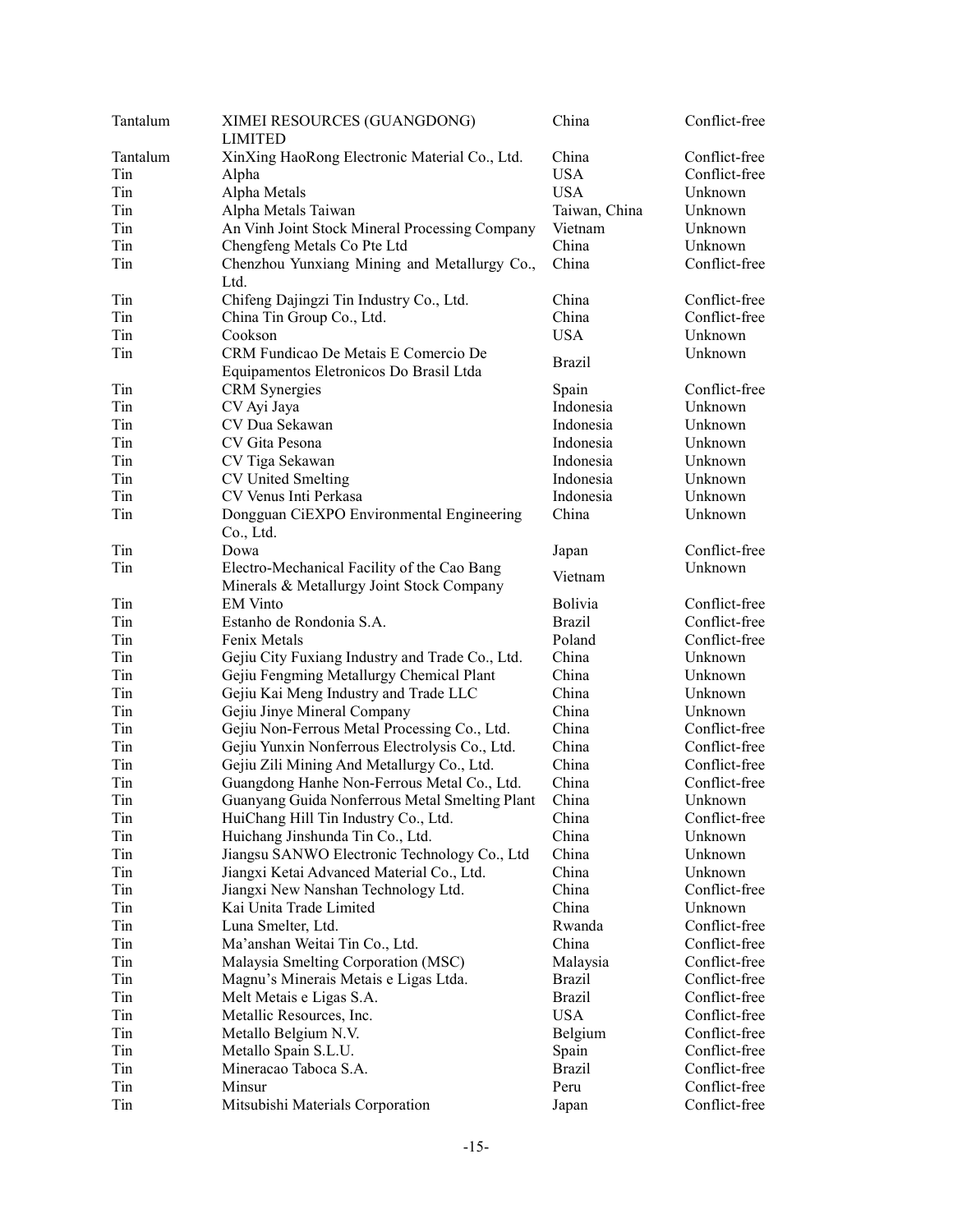| Tin | Modeltech Sdn Bhd                            | Malaysia              | Unknown       |
|-----|----------------------------------------------|-----------------------|---------------|
| Tin | Nankang Nanshan Tin Manufactory Co., Ltd.    | China                 | Unknown       |
| Tin | Nghe Tinh Non-Ferrous Metals Joint Stock     | Vietnam               | Unknown       |
| Tin | Company<br>Novosibirsk Processing Plant Ltd. | Russian<br>Federation | Unknown       |
|     |                                              |                       |               |
| Tin | O.M. Manufacturing Philippines, Inc.         | Philippines           | Conflict-free |
| Tin | O.M. Manufacturing (Thailand) Co., Ltd.      | Thailand              | Conflict-free |
| Tin | Operaciones Metalurgicas S.A.                | <b>Bolivia</b>        | Conflict-free |
| Tin | Pongpipat Company Limited                    | Myanmar               | Unknown       |
| Tin | Precious Minerals and Smelting Limited       | India                 | Unknown       |
| Tin | PT Aries Kencana Sejahtera                   | Indonesia             | Unknown       |
| Tin | PT Artha Cipta Langgeng                      | Indonesia             | Conflict-free |
| Tin | PT ATD Makmur Mandiri Jaya                   | Indonesia             | Conflict-free |
| Tin | PT Babel Inti Perkasa                        | Indonesia             | Conflict-free |
| Tin | PT Babel Surya Alam Lestari                  | Indonesia             | Conflict-free |
| Tin | PT Bangka Prima Tin                          | Indonesia             | Unknown       |
| Tin | PT Bangka Serumpun                           | Indonesia             | Conflict-free |
| Tin | PT Bangka Tin Industry                       | Indonesia             | Unknown       |
| Tin | PT Belitung Industri Sejahtera               | Indonesia             | Unknown       |
| Tin | PT Bukit Timah                               | Indonesia             | Unknown       |
| Tin | PT DS Jaya Abadi                             | Indonesia             | Unknown       |
| Tin | PT Eunindo USAha Mandiri                     | Indonesia             | Unknown       |
| Tin | PT Inti Stania Prima                         | Indonesia             | Unknown       |
| Tin | PT Karimun Mining                            | Indonesia             | Unknown       |
| Tin | PT Kijang Jaya Mandiri                       | Indonesia             | Unknown       |
| Tin | PT Lautan Harmonis Sejahtera                 | Indonesia             | Unknown       |
| Tin | PT Menara Cipta Mulia                        | Indonesia             | Conflict-free |
| Tin | PT Mitra Stania Prima                        | Indonesia             | Conflict-free |
| Tin | PT Panca Mega Persada                        | Indonesia             | Unknown       |
| Tin | PT Premium Tin Indonesia                     | Indonesia             | Unknown       |
| Tin | PT Prima Timah Utama                         | Indonesia             | Conflict-free |
| Tin | PT Rajawali Rimba Perkasa                    | Indonesia             | Conflict-free |
| Tin | PT Rajehan Ariq                              | Indonesia             | Conflict-free |
| Tin | PT Refined Bangka Tin                        | Indonesia             | Conflict-free |
| Tin | PT Sariwiguna Binasentosa                    | Indonesia             | Unknown       |
| Tin | PT Stanindo Inti Perkasa                     | Indonesia             | Conflict-free |
| Tin | PT Sukses Inti Makmur                        | Indonesia             | Unknown       |
| Tin | PT Sumber Jaya Indah                         | Indonesia             | Unknown       |
| Tin | PT Tambang TImah                             | Indonesia             | Unknown       |
| Tin | PT Timah Tbk Kundur                          | Indonesia             | Conflict-free |
| Tin | PT Timah Tbk Mentok                          | Indonesia             | Conflict-free |
| Tin | PT Tinindo Inter NUSA                        | Indonesia             | Conflict-free |
|     |                                              |                       |               |
| Tin | PT Tirus Putra Mandiri                       | Indonesia             | Unknown       |
| Tin | PT Tommy Utama                               | Indonesia             | Unknown       |
| Tin | Resind Industria e Comercio Ltda.            | <b>Brazil</b>         | Conflict-free |
| Tin | Rui Da Hung                                  | Taiwan, China         | Conflict-free |
| Tin | Senju Metal Industry Co., Ltd.               | Japan                 | Unknown       |
| Tin | Soft Metais Ltda.                            | <b>Brazil</b>         | Conflict-free |
| Tin | Super Ligas                                  | <b>Brazil</b>         | Unknown       |
| Tin | Thai Nguyen Mining and Metallurgy Co., Ltd.  | Vietnam               | Conflict-free |
| Tin | Thaisarco                                    | Thailand              | Conflict-free |
| Tin | Tin Technology & Refining                    | <b>USA</b>            | Conflict-free |
| Tin | Tuyen Quang Non-Ferrous Metals Joint Stock   | Vietnam               | Unknown       |
|     | Company                                      |                       |               |
| Tin | VQB Mineral and Trading Group JSC            | Vietnam               | Unknown       |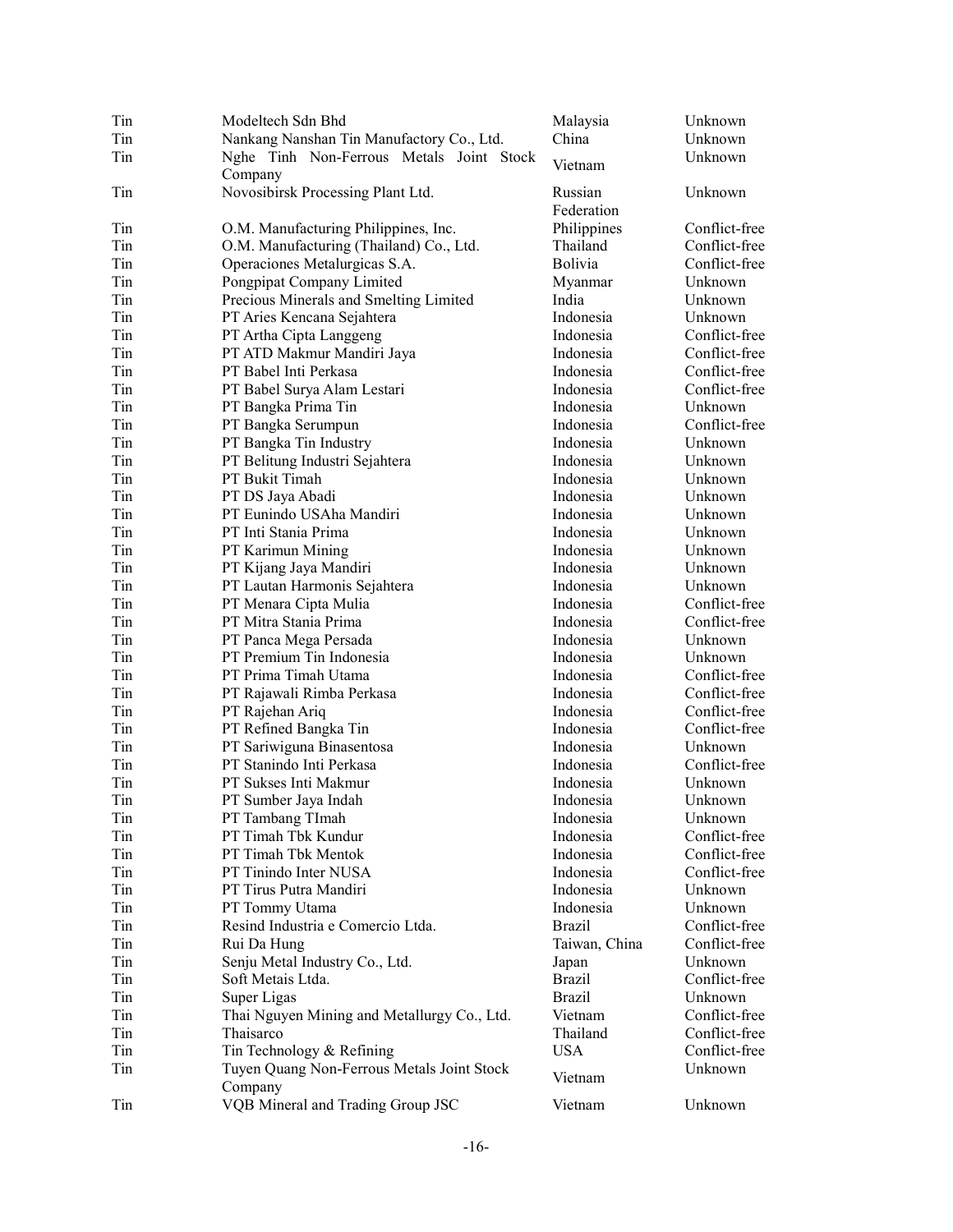| Tin      | White Solder Metalurgia e Mineracao Ltda.                        | <b>Brazil</b>         | Conflict-free                  |
|----------|------------------------------------------------------------------|-----------------------|--------------------------------|
| Tin      | Yunnan Chengfeng Non-ferrous Metals Co., Ltd.                    | China                 | Conflict-free                  |
| Tin      | Yunnan Tin Company Limited                                       | China                 | Unknown                        |
| Tin      | Yunnan Yunfan Non-ferrous Metals Co., Ltd.                       | China                 | Unknown                        |
| Tin      | YUNXIN colored electrolysis Company Limited                      | China                 | Unknown                        |
| Tungsten | A.L.M.T. Corp.                                                   | Japan                 | Conflict-free                  |
| Tungsten | A.L.M.T. TUNGSTEN Corp.                                          | Japan                 | Conflict-free                  |
| Tungsten | <b>ACL Metais Eireli</b>                                         | <b>Brazil</b>         | Conflict-free                  |
| Tungsten | Albasteel Industria e Comercio de Ligas Para<br>Fundicao Ltd.    | <b>Brazil</b>         | Unknown                        |
| Tungsten | Artek LLC                                                        | Russia Federation     | Unknown                        |
| Tungsten | Asia Tungsten Products Vietnam Ltd.                              | Vietnam               | Conflict-free                  |
| Tungsten | Chenzhou Diamond Tungsten Products Co., Ltd.                     | China                 | Conflict-free                  |
| Tungsten | China Molybdenum Co., Ltd.                                       | China                 | Unknown                        |
| Tungsten | Chongyi Zhangyuan Tungsten Co., Ltd.                             | China                 | Conflict-free                  |
| Tungsten | CNMC (Guangxi) PGMA Co., Ltd.                                    | China                 | Unknown                        |
| Tungsten | CP Metals Inc.                                                   | <b>USA</b>            | Unknown                        |
| Tungsten | Cronimet Brasil Ltda                                             | Brazil                | Conflict-free                  |
| Tungsten | Fujian Ganmin RareMetal Co., Ltd.                                | China                 | Conflict-free                  |
| Tungsten | Fujian Jinxin Tungsten Co., Ltd.                                 | China                 | Unknown                        |
| Tungsten | Ganzhou Haichuang Tungsten Co., Ltd.                             | China                 | Conflict-free                  |
| Tungsten | Ganzhou Huaxing Tungsten Products Co., Ltd.                      | China                 | Conflict-free                  |
| Tungsten | Ganzhou Jiangwu Ferrotungsten Co., Ltd.                          | China                 | Conflict-free                  |
| Tungsten | Ganzhou Seadragon W & Mo Co., Ltd.                               | China                 | Conflict-free                  |
|          | GEM Co., Ltd.                                                    | China                 | Unknown                        |
| Tungsten |                                                                  |                       |                                |
| Tungsten | Global Tungsten & Powders Corp.                                  | <b>USA</b>            | Conflict-free<br>Conflict-free |
| Tungsten | Guangdong Xianglu Tungsten Co., Ltd.                             | China                 |                                |
| Tungsten | H.C. Starck Smelting GmbH & Co. KG                               | Germany               | Unknown                        |
| Tungsten | H.C. Starck Tungsten GmbH                                        | Germany               | Conflict-free                  |
| Tungsten | Hunan Chenzhou Mining Co., Ltd.                                  | China                 | Conflict-free                  |
| Tungsten | Hunan Chuangda Vanadium Tungsten Co., Ltd.<br>Wuji               | China                 | Conflict-free                  |
| Tungsten | Hunan Chunchang Nonferrous Metals Co., Ltd.                      | China                 | Conflict-free                  |
| Tungsten | Hunan Litian Tungsten Industry Co., Ltd.                         | China                 | Unknown                        |
| Tungsten | Hydrometallurg, JSC                                              | Russian<br>Federation | Conflict-free                  |
| Tungsten | Japan New Metals Co., Ltd.                                       | Japan                 | Conflict-free                  |
| Tungsten | Jiangwu H.C. Starck Tungsten Products Co., Ltd.                  | China                 | Conflict-free                  |
| Tungsten | Jiangxi Gan Bei Tungsten Co., Ltd.                               | China                 | Conflict-free                  |
| Tungsten | Jiangxi Minmetals Gao'an Non-ferrous Metals<br>Co., Ltd.         | China                 | Unknown                        |
| Tungsten | Jiangxi Tonggu Non-ferrous Metallurgical &<br>Chemical Co., Ltd. | China                 | Conflict-free                  |
| Tungsten | Jiangxi Tungsten Co Ltd.                                         | China                 | Unknown                        |
| Tungsten | Jiangxi Xinsheng Tungsten Industry Co., Ltd.                     | China                 | Conflict-free                  |
| Tungsten | Jiangxi Yaosheng Tungsten Co., Ltd.                              | China                 | Conflict-free                  |
| Tungsten | JSC "Kirovgrad Hard Alloys Plant"                                | Russian<br>Federation | Conflict-free                  |
| Tungsten | Kennametal Fallon                                                | <b>USA</b>            | Conflict-free                  |
| Tungsten | Kennametal Huntsville                                            | <b>USA</b>            | Conflict-free                  |
| Tungsten | KGETS Co., Ltd.                                                  | South Korea           | Conflict-free                  |
| Tungsten | Lianyou Metals Co., Ltd.                                         | Taiwan, China         | Conflict-free                  |
| Tungsten | Malipo Haiyu Tungsten Co., Ltd.                                  | China                 | Conflict-free                  |
| Tungsten | Masan High-Tech Materials                                        | Vietnam               | Conflict-free                  |
| Tungsten | Masan Tungsten Chemical LLC (MTC)                                | Vietnam               | Unknown                        |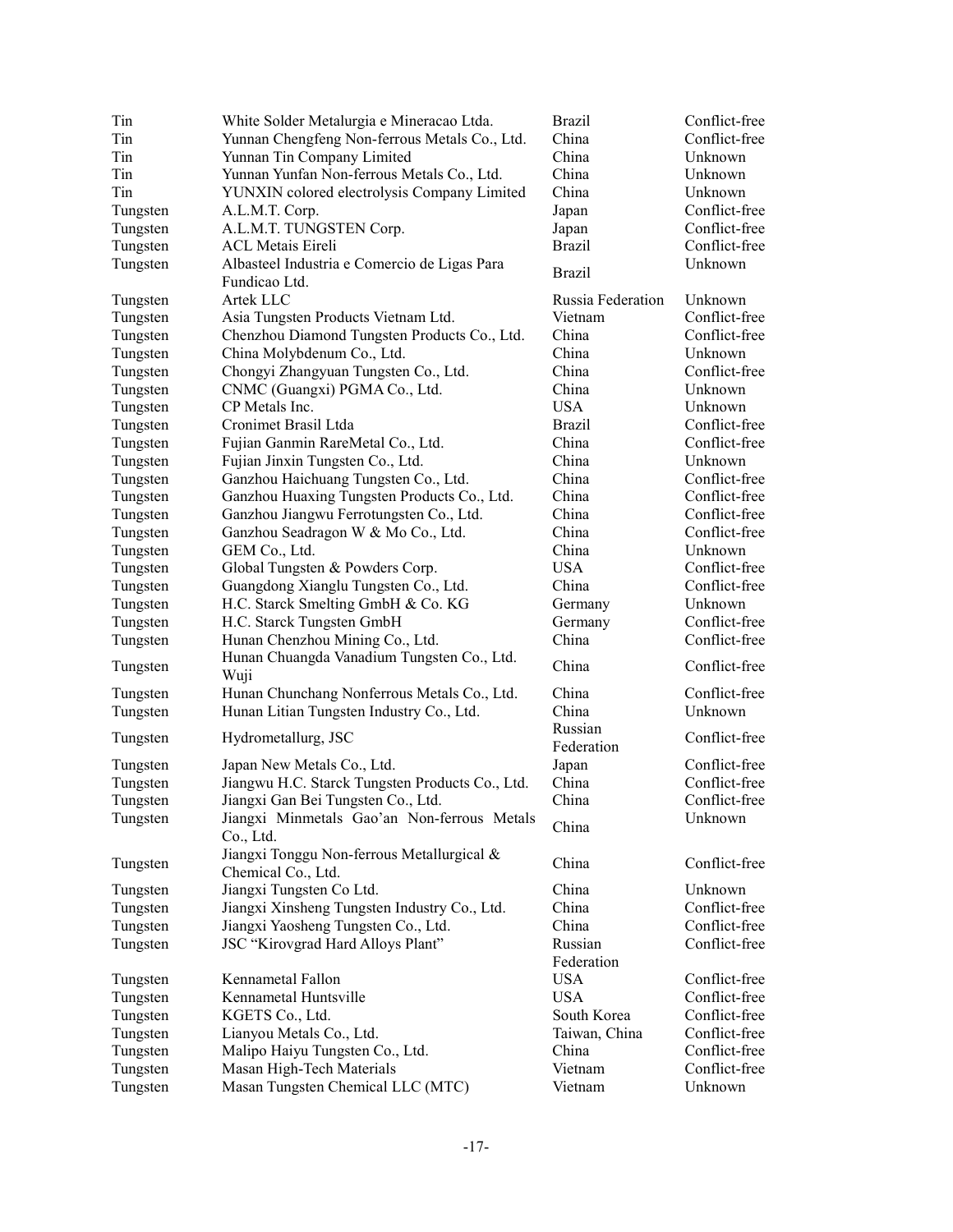| Tungsten | Moliren Ltd.                                                    | Russian<br>Federation | Conflict-free |
|----------|-----------------------------------------------------------------|-----------------------|---------------|
| Tungsten | Niagara Refining LLC                                            | USA.                  | Conflict-free |
| Tungsten | Nui Phao H.C. Starck Tungsten Chemicals<br>Manufacturing LLC    | Vietnam               | Unknown       |
| Tungsten | Philippine Chuangxin Industrial Co., Inc.                       | Philippines           | Conflict-free |
| Tungsten | South-East Nonferrous Metal Company Limited of<br>Hengyang City | China                 | Unknown       |
| Tungsten | TANIOBIS Smelting GmbH & Co. KG                                 | Germany               | Conflict-free |
| Tungsten | Tejing (Vietnam) Tungsten Co., Ltd.                             | Vietnam               | Unknown       |
| Tungsten | Unecha Refractory metals plant                                  | Russian<br>Federation | Conflict-free |
| Tungsten | Wolfram Bergbau und Hutten AG                                   | Austria               | Conflict-free |
| Tungsten | Woltech Korea Co., Ltd.                                         | South Korea           | Conflict-free |
| Tungsten | Xiamen Tungsten Co., Ltd.                                       | China                 | Conflict-free |
| Tungsten | Xiamen Tungsten (H.C.) Co., Ltd.                                | China                 | Conflict-free |
| Tungsten | Xinfeng Huarui Tungsten & Molybdenum New<br>Material Co., Ltd.  | China                 | Conflict-free |
| Tungsten | Xinhai Rendan Shaoguan Tungsten Co., Ltd.                       | China                 | Unknown       |